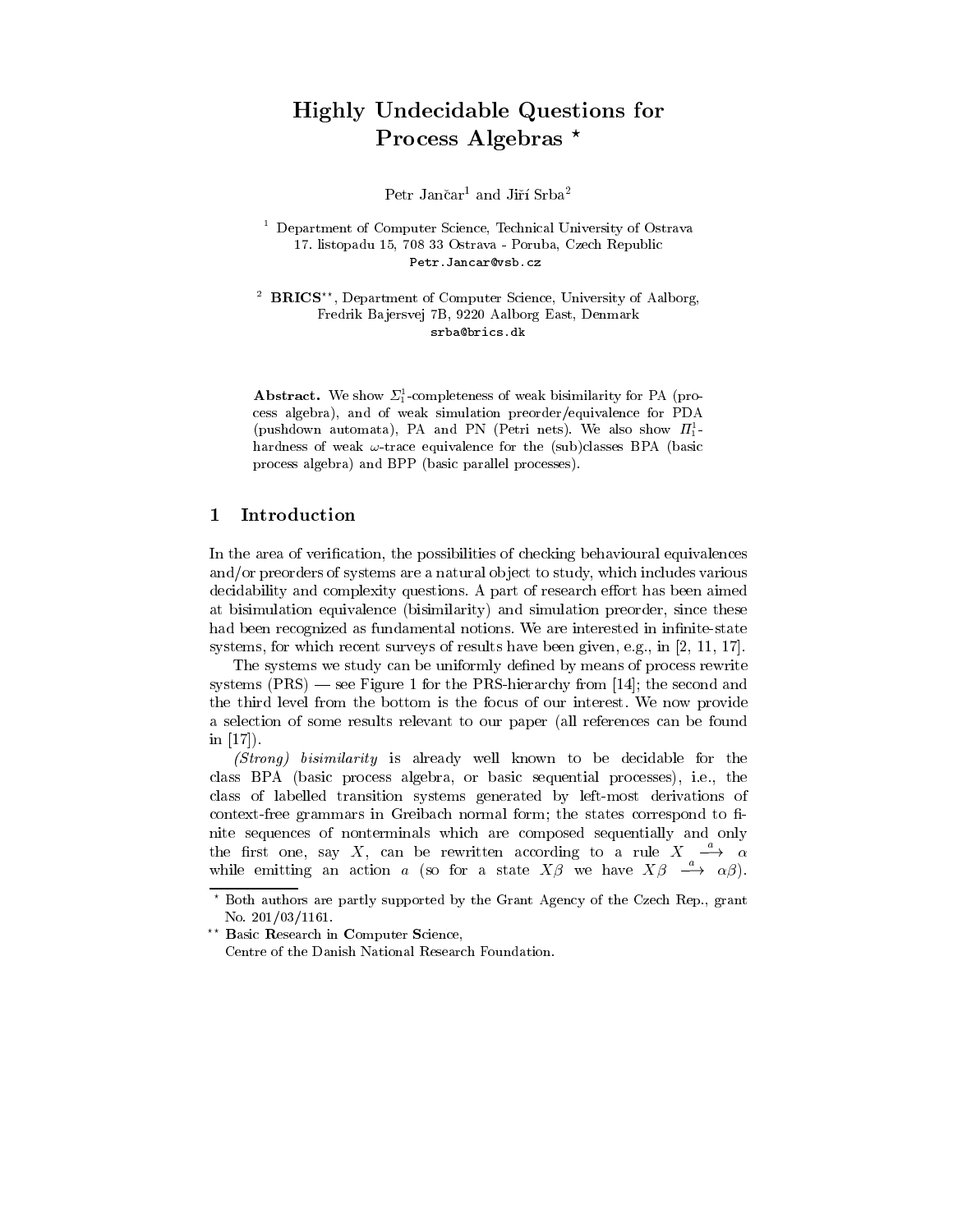Bisimilarity is also known to be decidable for BPP (basic parallel processes); the only difference with BPA is that nonterminals are viewed as composed in parallel, i.e., each can be rewritten. (We can mention also the re-<br> $PDA$ cent result [10] showing the decidability for the union of BPA and BPP.) An involved result by Senizergues (later strengthened and simplied by Stirling) showed the decidability even for PDA - labelled transition systems generated by pushdown automata (where a state  $(p, \alpha)$  comprises a control state and a sequence of stack symbols). For PN (labelled place/transition Petri nets) bisimilarity



Fig. 1. PRS-hierarchy

is known to be undecidable; this even holds for the subclass PPDA (pushdown automata with stack symbols composed in parallel), which lies strictly between BPP and PN. For the class PA (where the right-hand sides of grammar rules can contain a mixture of sequential and parallel compositions), the decidability question is still open. (Strong) simulation preorder is undecidable (already) for both  $BPA$  and  $BPP - as$  well as classical language equivalence and its modification called trace equivalence.

We can naturally ask similar questions for models with silent (internal) actions, and explore weak bisimilarity and weak simulation. Decidability of weak bisimilarity is still open for both BPA and BPP. From [18] it is known to be mightly undecludable for PDA and PN, more precisely, complete for the level  $\mathcal{Z}_1$  of the analytical hierarchy (i.e., it can be described by a formula  $\exists X.\phi(\ldots, X, \ldots)$ ) where  $\phi$  is a first-order arithmetical formula containing the predicate  $X$ ; we refer to [16] for further details about arithmetical and analytical hierarchies). For PA, weak bisimilarity was recently proved undecidable in [19] but the absence of a control unit seemed to prevent a reduction showing  $\mathcal{L}_1$ -hardness; so this problem was left open. In fact, such questions might not seem very relevant from the `practical' point of view, nevertheless we believe that categorizing undecidable problems according to their degrees of undecidability is still useful for deeper understanding of the studied problems. We can also recall the general experience that the `natural' undecidable problems (in computer science) are either on the lowest levels of the arithmetical hierarchy or on the lowest levels of the analytical hierarchy (see, e.g., [5]).

In this paper we succeeded in modelling a sufficient fragment of the (missing)  $\min$  control unit, which enabled us to show  $\mathcal{L}_{\mathrm{I}}$ -completeness of weak bisimilarity also for PA.

We then use some modifications of the developed reductions to show  $\Sigma_1^1$ . <sup>1</sup> completeness of weak simulation preorder/equivalence for all the classes PDA, PA and PN (in fact, again even for PPDA).

weak trace preoraer/equivalence is easily shown to be in  $H_1$ , i.e., (very) low in the arithmetical hierarchy. This seems to contradict the experience from the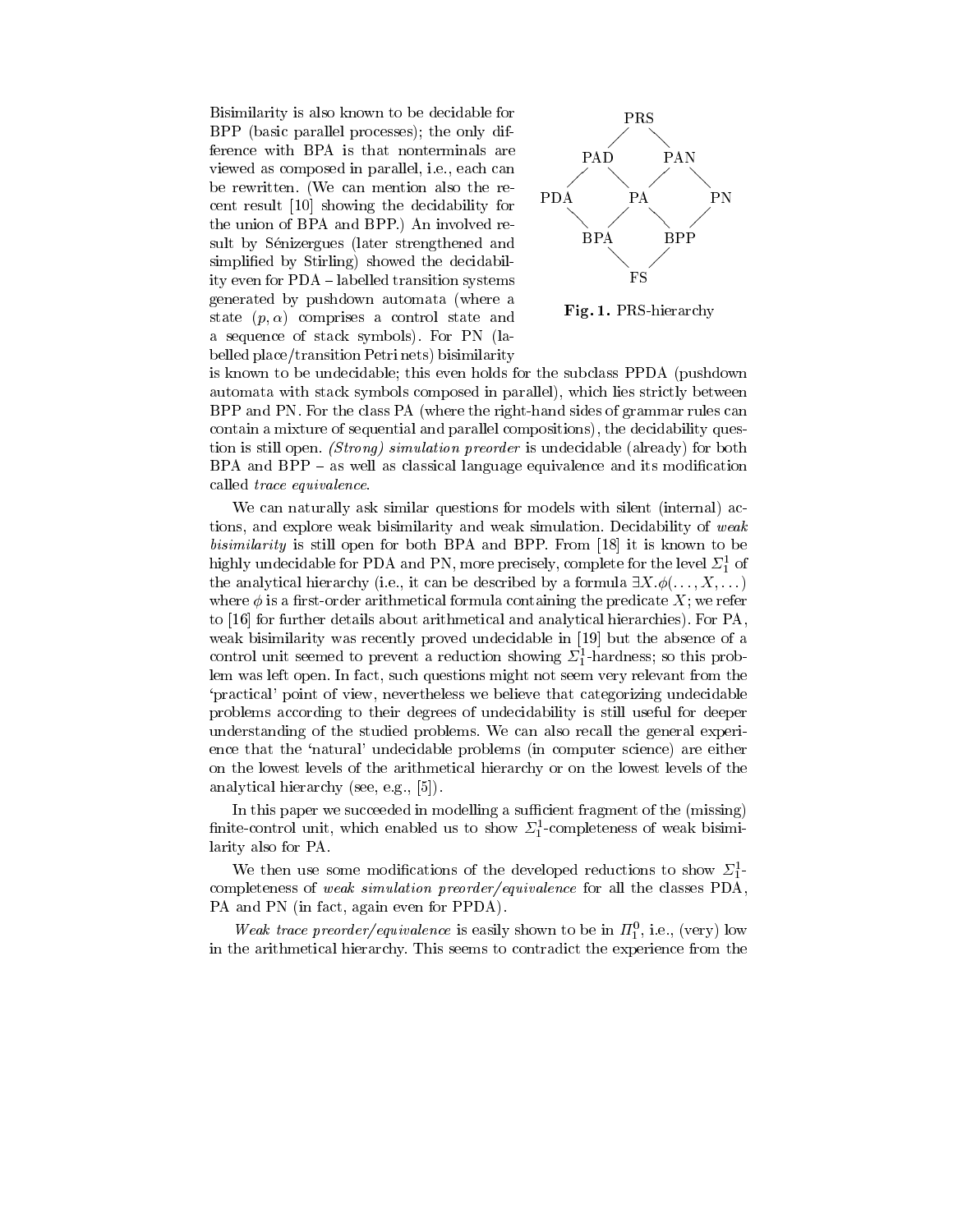strong case (without silent actions) where the complexity increases in the direction: bisimulation  ${\rm -}$  simulation  ${\rm -}$  trace. We give some results indicating that when taking infinite traces ( $\omega$ -traces) into account, the mentioned 'contradiction' disappears; in particular we show  $H_1$ -hardness of *weak*  $\omega$ *-trace preorder/equivalence* for both BPA and BPP.

We also show that *weak regularity checking* (checking if a given system is weakly bisimilar to some finite-state one) is 'easier', by which we mean at most hyperarithmetical, for any reasonable process algebra. Finally we add a few observations about  $\mathcal{L}_1$ -completeness of *branching bisimilarity* for PDA and PPDA.

The last section presents a short summary of known results for weak equivalences on the studied classes.

## 2 Basic Definitions

A labelled transition system (LTS) is a triple  $(S, \mathcal{A}ct, \longrightarrow)$  where S is a set of states (or processes), Act is a set of labels (or actions), and . S - S - I Activity (or actions) transition relation; for each  $a \in \mathcal{A}ct$ , we view  $\longrightarrow$  as a relation on S where  $\alpha \longrightarrow$  $\beta$  iff  $(\alpha, a, \beta) \in \longrightarrow$ . We assume that Act contains a distinguished silent action  $\tau$ . The weak transition relation  $\implies$  is defined by  $\implies$   $=$   $(-\rightarrow)$   $\infty$   $\longrightarrow$   $\circ$   $(-\rightarrow)$  for  $a \in \mathcal{A}ct \setminus {\tau}$ , and  $\implies = (-\rightarrow)^*$  for  $a = \tau$ .

Given (S; Act; a binary relation R  $S$  -simulation R  $S$  -simulation in R  $S$  -simulation in R  $S$  -simulation in R  $S$  -simulation in R  $S$  -simulation in R  $S$  -simulation in R  $S$  -simulation in R  $S$  -simulation in R for each  $(\alpha, \beta) \in R$ ,  $a \in \mathcal{A}ct$ , and  $\alpha'$  such that  $\alpha \longrightarrow \alpha'$  there is  $\beta'$  such that  $\beta \Longrightarrow \beta'$  and  $(\alpha', \beta') \in R$ . A weak bisimulation is a weak simulation which is a symmetric relation. We say that a process  $\alpha$  is simulated by a process  $\beta$ , denoted  $\alpha \subseteq_{s} \beta$ , if there is a weak simulation containing  $(\alpha, \beta)$ . Processes  $\alpha$  and  $\beta$  are simulation equivalent, denoted  $\alpha =_{s} \beta$ , if  $\alpha \subseteq_{s} \beta$  and  $\beta \subseteq_{s} \alpha$ . Processes  $\alpha$  and  $\beta$ are weakly bisimilar, denoted  $\alpha \approx \beta$ , if there is a weak bisimulation containing  $(\alpha, \beta).$ 

We shall use standard game-theoretic characterizations of the introduced notions [21, 20]. A (weak) bisimulation game on a pair of processes  $\alpha_1$  and  $\alpha_2$ is a two-player game between `Attacker' and `Defender'. The game is played in *rounds*. In each round the players change the *current states*  $\beta_1$  and  $\beta_2$  (initially  $\alpha_1$  and  $\alpha_2$ ) according to the following rule:

- 1. Attacker chooses  $i \in \{1,2\}, a \in \mathcal{A}ct$  and  $\beta_i' \in S$  such that  $\beta_i \longrightarrow \beta_i'$ .
- 2. Defender responds by choosing  $\beta'_{3-i} \in S$  such that  $\beta_{3-i} \stackrel{a}{\Longrightarrow} \beta'_{3-i}$ .
- 3. States  $\beta_1'$  and  $\beta_2'$  become the current states.

A *play* is a maximal sequence of pairs of states formed by the players according to the rule described above, starting from the initial states  $\alpha_1$  and  $\alpha_2$ . Defender is the winner in every infinite play. A finite play is lost by the player who is

A (weak) simulation game is played similarly, the only change is that Attacker is always bound to choose  $i = 1$  (thus playing in the "left process" only).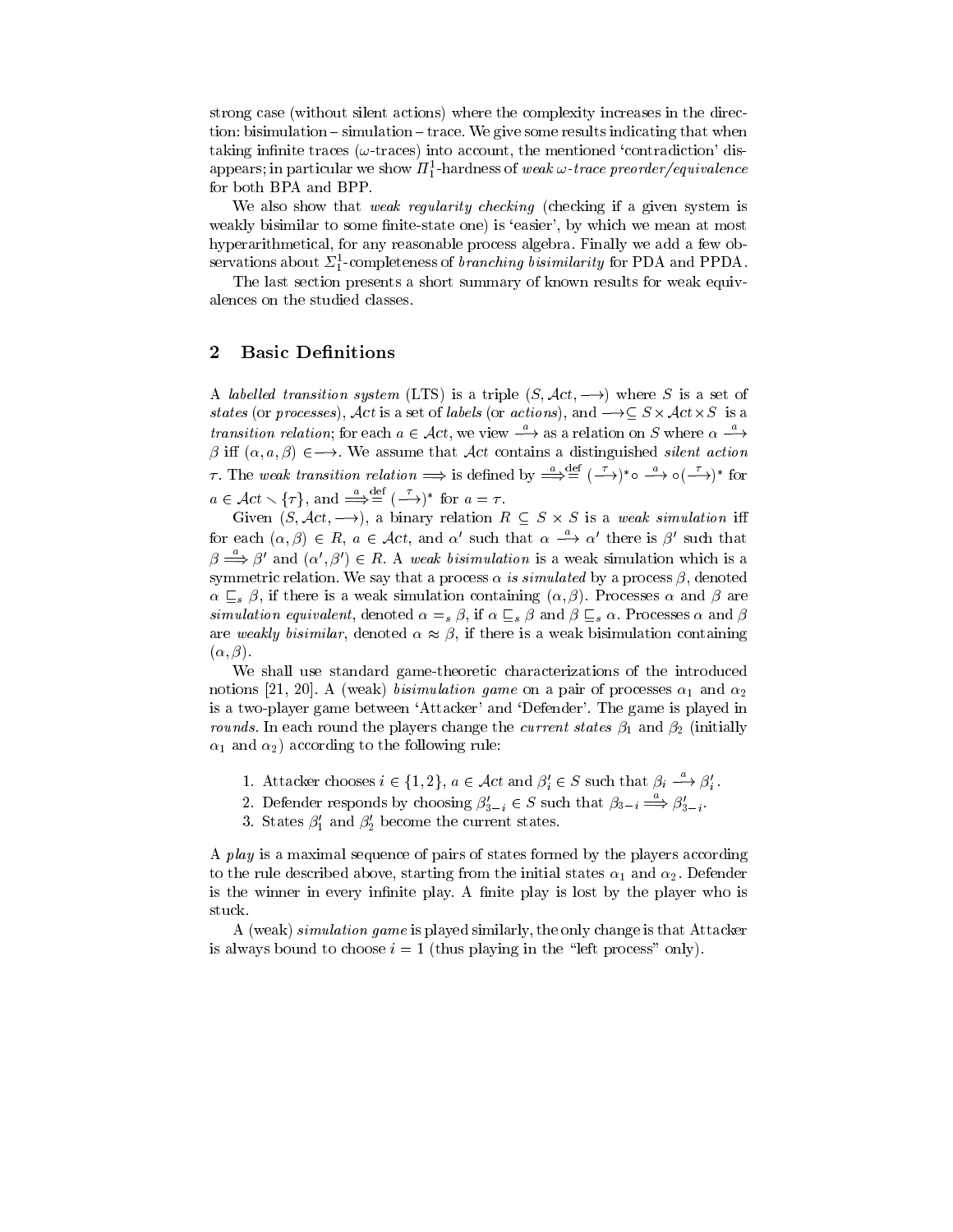**Proposition 1.** It holds that  $\alpha_1 \approx \alpha_2$  (resp.  $\alpha_1 \subseteq_s \alpha_2$ ) iff Defender has a winning strategy in the bisimulation (resp. simulation) game starting from  $\alpha_1$ and  $\alpha_2$ .

In other words,  $\alpha_1 \not\approx \alpha_2$  (resp.  $\alpha_1 \not\subseteq_s \alpha_2$ ) iff Attacker has a winning strategy.

#### 2.1 PA-processes

Let Const be a set of process constants. The class of process expressions over Const is given by  $E ::= \epsilon \mid X \mid E.E \mid E \parallel E$  where ' $\epsilon$ ' is the *empty process*, X ranges over Const,  $\langle \cdot \rangle$  is the operator of sequential composition, and  $\langle \cdot \rangle$  stands for a *parallel composition*. We do not distinguish between process expressions related by a *structural congruence*, which is the smallest congruence respecting that '.' is associative, '||' is associative and commutative, and ' $\epsilon$ ' is a unit for '.' and  $\mathcal{L}$ . We shall adopt the convention that the sequential operator binds tighter than the parallel one. Thus, for example,  $X.Y \| Z$  means  $(X.Y) \| Z.$ 

A PA process rewrite system  $((1, G)-PRS)$  in the terminology of [14]  $\Delta$  is a finite set of *rules* of the form  $X \stackrel{a}{\longrightarrow} E$ , where  $X \in \mathcal{C}$ onst,  $a \in \mathcal{A}ct$  and E is a process expression. Let us denote the set of actions and the set of process constants that appear in  $\Delta$  as  $\mathcal{A}ct(\Delta)$  and  $\mathcal{C}onst(\Delta)$ , respectively. (Note that these sets are finite).

A PA system  $\Delta$  determines a labelled transition system where the process expressions over  $Const(\Delta)$  are the states and  $Act(\Delta)$  is the set of labels. The transition relation is the least relation satisfying the following SOS rules (recall that  $\Vert$  is commutative):

$$
\frac{(X \xrightarrow{a} E) \in \Delta}{X \xrightarrow{a} E} \qquad \frac{E \xrightarrow{a} E'}{E.F \xrightarrow{a} E'.F} \qquad \frac{E \xrightarrow{a} E'}{E \Vert F \xrightarrow{a} E' \Vert F}
$$

A process constant  $D \in Const(\Delta)$  is called a *deadlock* if  $\Delta$  contains no rule  $D \stackrel{a}{\longrightarrow} E$  for any E. In the usual presentation of PA it is often assumed that  $\Delta$ contains no deadlocks.

Later on we use the following obvious proposition:

**Proposition 2.** Given a PA system, if  $E \approx F$  then  $E|\gamma \approx F|\gamma$  for any  $\gamma$ .

#### PDA, PPDA, BPA and BPP processes  $2.2$

Let  $Q = \{p, q, \ldots\}, T = \{X, Y, \ldots\}$  and  $\mathcal{A}ct = \{a, b, \ldots\}$  be finite sets of control states, stack symbols and actions, respectively, such that  $Q \cap \Gamma = \emptyset$  and  $\tau \in \mathcal{A}ct$ is the distinguished silent action. A PDA system (or a pushdown automaton)  $\varDelta$  is a finite set of rewrite rules of the type  $p \rightarrow q\alpha$  or  $pX \rightarrow q\alpha$  where  $a \in \mathcal{A}$ ct,  $p, q \in Q, \; A \in I$  and  $\alpha \in I$  . Such a FDA system generates a labelled transition system where  $Q \times I$  is the set of states ,  $Act$  is the set of actions,

We write  $p\alpha$  instead of  $(p, \alpha) \in Q \times I$  where p is a control state and  $\alpha$  is the stack content. A state  $p \in Q \times I$  , where  $\epsilon$  stands for the *empty stack*, is written as  $p$ .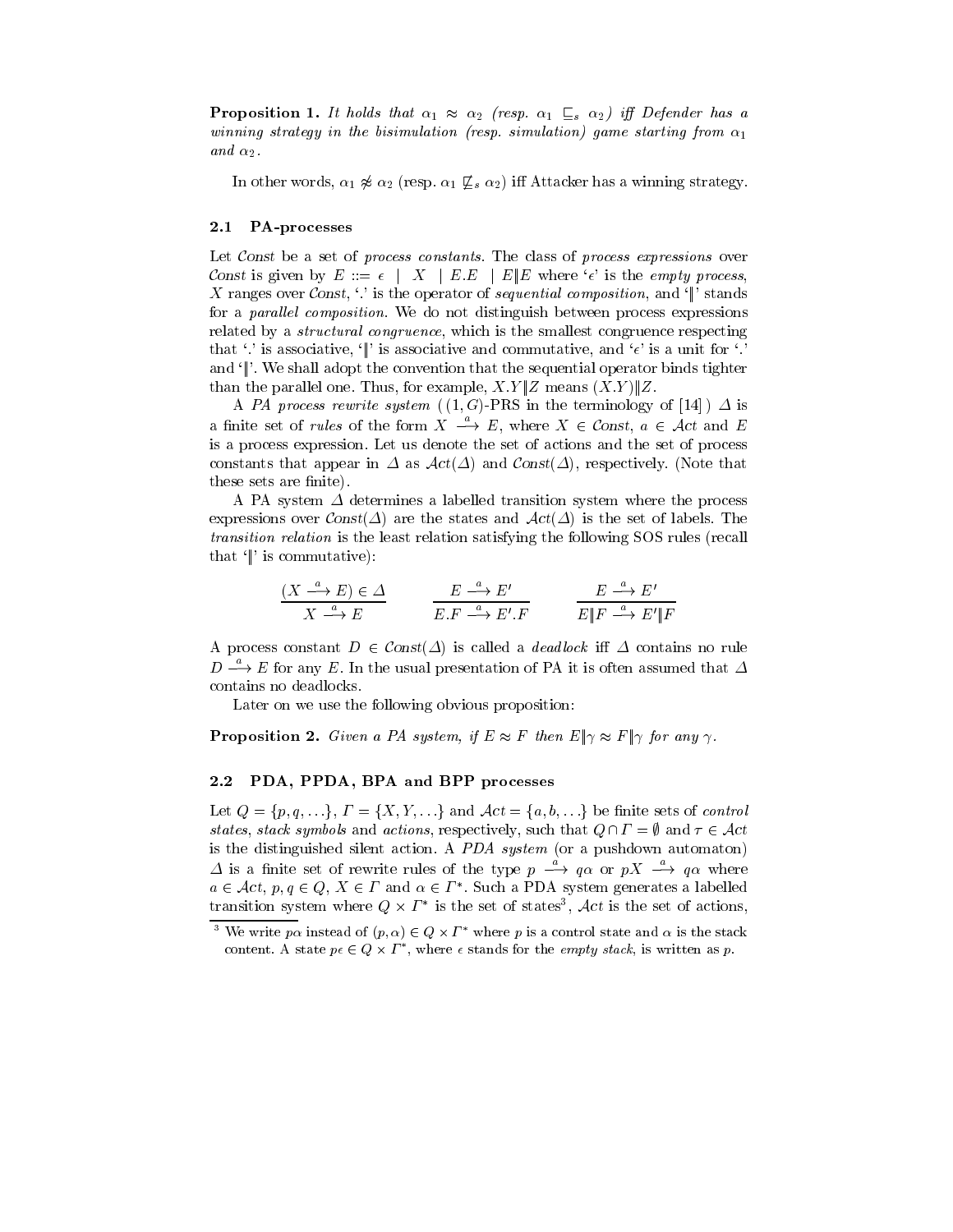and the transition relation is defined by prefix-rewriting rules:  $(p \longrightarrow q\alpha) \in \Delta$  $(pX \longrightarrow q\alpha) \in \Delta$  implies  $p\gamma \longrightarrow q\alpha\gamma$   $(pX\gamma \longrightarrow q\alpha\gamma)$  for all  $\gamma \in I^*$ .

A PPDA system (a parallel pushdown automaton) is defined in the same way as a PDA system but the composition of stack symbols is now viewed as commutative, i.e., `parallel'. (So each symbol stored in the stack is directly accessible and the stack can be viewed as a multiset of stack symbols.)

A PDA (resp. PPDA) system is called BPA for basic process algebra (resp. BPP for basic parallel processes) whenever the set of control states is singleton.

The classes BPA, BPP, PDA and PA correspond directly to the classes from the PRS hierarchy in Figure 1. The class PPDA is positioned strictly between BPP and PN. Hence all the lower bounds we shall prove for PPDA immediately apply also to PN.

#### 2.3 Defender's Choice Technique

In what follows we shall frequently use a technique called `Defender's Choice' (abbreviated by DC). The idea is that Attacker in the (bi)simulation game starting from  $\alpha$  and  $\beta$  can be forced by Defender to play a certain transition in the following sense: if Attacker takes any other available transition, Defender can answer in such a way that the resulting processes are guaranteed to be (bi)similar (and hence Attacker loses).

A typical situation in the case of bisimilarity may look like in Figure 2 part a) where  $a)$  $\alpha_i \approx \beta_i$  for all  $i \geq 1$  (very often  $\alpha_i$  and  $\beta_i$  will be even syntactically equal). It is easy to see that in the bisimulation game starting from  $\alpha$  and  $\beta$ Attacker is forced  $(DC)$  to  $b$ take the transition  $\alpha \longrightarrow \alpha'$ . In all other possible moves he loses.

In the case of simulation game, Defender can also use another way to force Attacker to perform a certain move. Defender can threaten to en-



Fig. 2. Defender's Choice

ter a *universal state*, i.e., a state where all available actions are constantly enabled. The situation may look like in Figure 2 part b).

Obviously Attacker who is playing in the left process is forced (DC) to perform the action a to which Defender can answer only by the same action; the players then continue from the pair  $\alpha'$  and  $\beta'$ . Should Attacker play b or c in the first round, Defender answers by the same action and enters the universal state U. From now on Defender can answer to all Attacker's moves and clearly wins.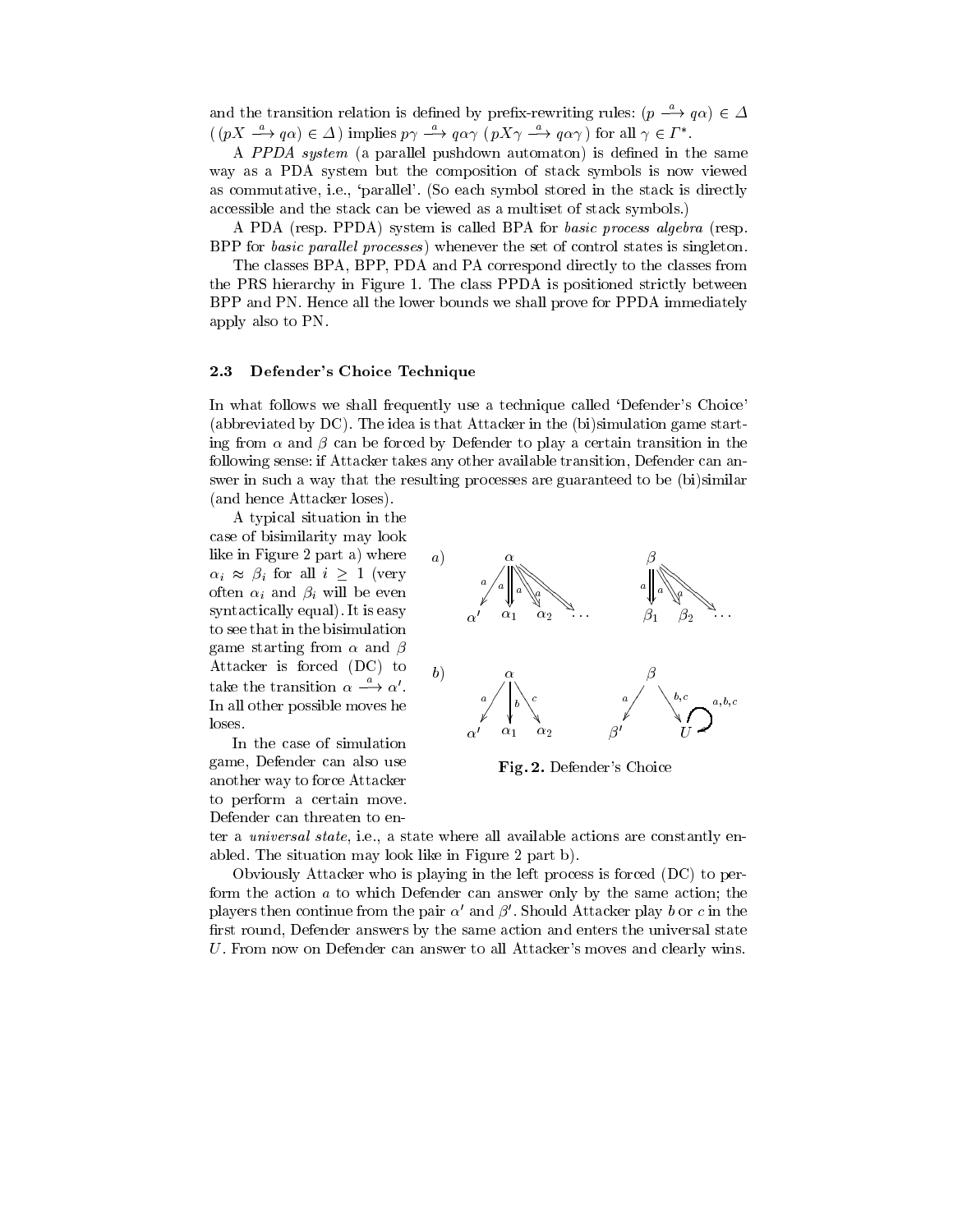# $3 \quad \text{Z}_4$ -completeness of weak (bi)similarity problems

From [18] we know that weak bisimilarity is  $\mathcal{Z}_1$ -complete on PDA and PPDA. For PA only undecidability was known [19] and it was not clear how to simulate "finite-control unit features" which would allow to derive high undecidability as well. Here we allswer this question by showing  $\mathcal{Z}_1^2$ -completeness also for PA. We then add the  $\mathcal{Z}_1$ -completeness results for weak simulation preorder (and equivalence) on all the classes PDA, PA and PPDA. Finally we sketch an extension of the results to branching bisimilarity on PDA and PPDA.

We first observe that the mentioned problems are in  $\mathbb{Z}_1^*$ ; the expression  $\Box$  there exists a set of pairs which contains  $(P_1, P_2)$  and is a weak bisimulation (a weak simulation)" can be routinely transformed into a  $\Sigma_1^1$ -formula. For this, it is  $\frac{1}{\text{surface}}$  is the relations  $\frac{1}{\text{surface}}$  and  $\frac{1}{\text{surface}}$  are arithmetical (which is obviously true for any reasonable process algebra like PRS); in fact, these relations are even decidable for the classes PDA, PA and PPDA which we are primarily interested in.

 $\frac{1}{1}$  ne  $\frac{1}{2}$ -hardness results are achieved by (algorithmic) reductions from suitable problems which are known to be  $\mathcal{Z}_1^+$ -complete. One of them is the following:

Problem: Recurrent Post's correspondence problem (rPCP)

*Instance:* Two sequences  $A = [u_1, u_2, \ldots, u_n], B = [v_1, v_2, \ldots, v_n]$  ( $n >$ 1) of nonempty words over an alphabet  $\Sigma$  such that  $|u_i| \leq |v_i|$  for all i,  $1 \leq i \leq n$ .

Question: Is there an infinite sequence of indices  $i_1, i_2, i_3, \ldots$  from the set  $\{1, 2, \ldots, n\}$  in which the index 1 appears infinitely often and for which the infinite words  $u_{i_1}u_{i_2}u_{i_3}$  and  $v_{i_1}v_{i_2}v_{i_3}$  are equal ?

Such an infinite sequence  $i_1, i_2, i_3, \ldots$  is called a *solution* of the instance  $(A, B)$ . Any finite sequence  $i_1, i_2, \ldots, i_m$  is called a partial solution of  $(A, B)$ iff  $u_{i_1}u_{i_2}\cdots u_{i_m}$  is a prefix of  $v_{i_1}v_{i_2}\cdots v_{i_m}$ .

*Remark 1.* The problem rPCP is usually defined without the condition  $|u_i| \leq$  $|v_i|$ ; we have included this additional requirement since it is technically convenient and can be easily shown not to affect the following theorem.

### **Theorem 1.** [3] Problem  $T\text{C}Y$  is  $\sum_i$ -complete.

Let us now fix an instance  $(A, B)$  of rPCP, over an alphabet  $\Sigma$ , where  $A = [u_1, \ldots, u_n]$  and  $B = [v_1, \ldots, v_n]$ . A solution of  $(A, B)$ , if it exists, can be naturally represented by an infinite sequence of process constants from  ${V_1, V_2, \ldots, V_n}$ ; the sequence can be divided into finite segments, where a seg*ment* is defined as a sequence from  $\{v_2, v_3, \ldots, v_n\}$  .  $\{v_1\}$  . We note that an infinite sequence composed from segments represents a solution of  $(A, B)$  iff all its finite prefixes represent partial solutions, which is equivalent to saying that infinitely many of its finite prefixes represent partial solutions.

A general idea behind our reductions can be described as the following game (which is then concretely implemented in the particular cases we study). Starting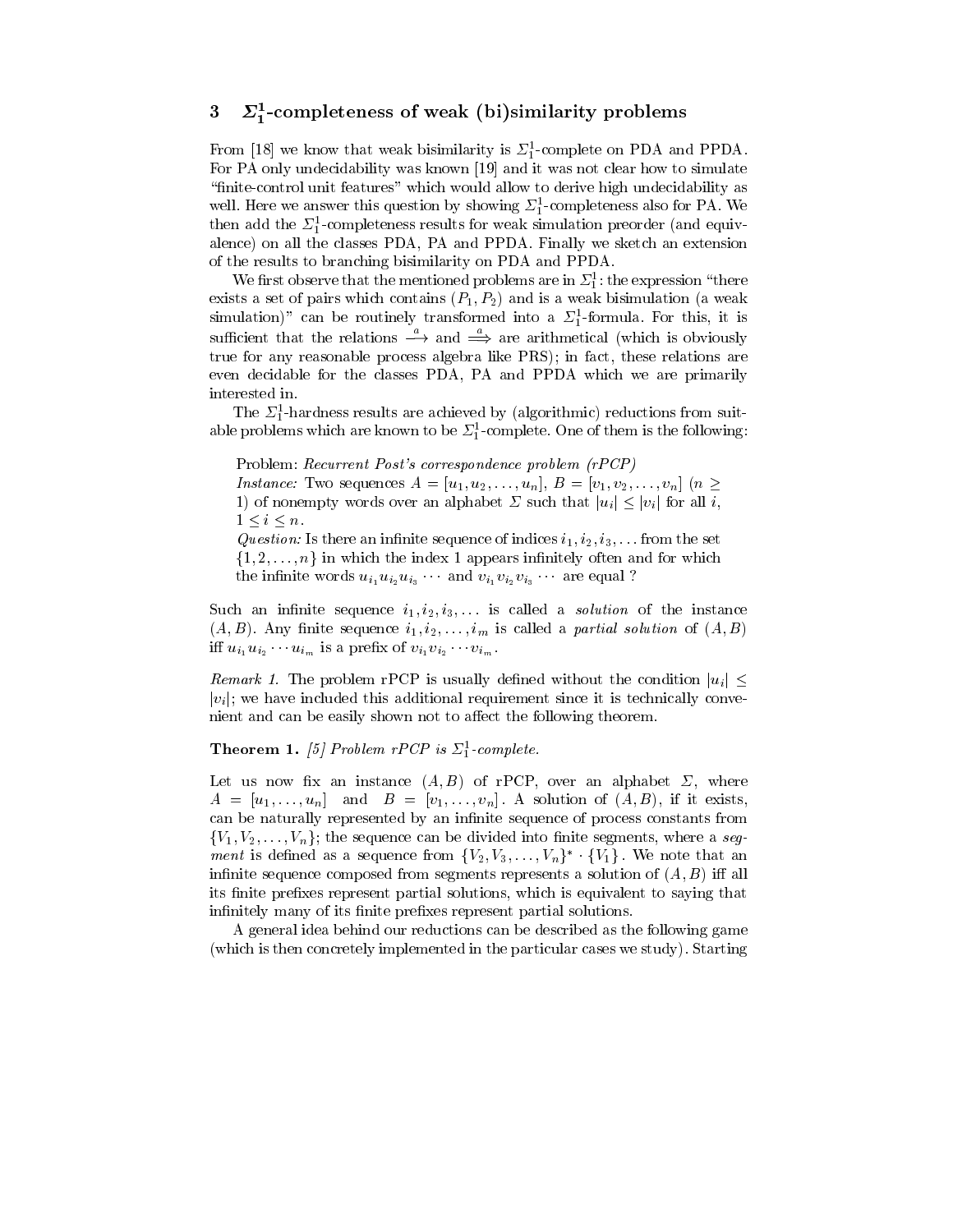from the empty sequence (viewed as a partial solution), Attacker can repeatedly request Defender to prolong the so far constructed partial solution by adding a further segment (for which the implementations will use sequences of  $\tau$ -moves). Besides the mentioned request, Attacker has also a possibility to enter a checking phase to verify that the (so far) constructed sequence indeed represents a partial solution – if it does not then Attacker wins, and if it does then Defender wins. This means that Defender has a winning strategy if and only if there is an (infinite) solution of the  $(A, B)$ -instance.

We now describe a concrete implementation for weak bisimilarity of PA. We show an (algorithmic) construction of a PA system  $\Delta$  with a pair of processes  $P_1$  and  $P_2$  such that

$$
(A, B) has a solution \iff P_1 \approx P_2. \tag{1}
$$

We present  $\Delta$  in a stepwise manner, always giving a piece of it together with several useful observations (which should make the verication of the desired property straightforward).

In the construction we use a distinguished process constant  $D$  which is a  $deadlock$ , i.e., there are no rules with  $D$  on the left-hand side. Particularly useful for us is to note that  $\alpha.D.\beta \parallel \gamma \approx \alpha \parallel \gamma$ . Later on we show that using the deadlock is not essential (just technically convenient).

Our first intention is to arrange that the bisimulation game will start from the pair  $(X, X')$  and continue through some pairs  $(X, \alpha_1, X', \alpha_1)$ ,  $(X.\alpha_2.\alpha_1, X'.\alpha_2.\alpha_1), (X.\alpha_3.\alpha_2.\alpha_1, X'.\alpha_3.\alpha_2.\alpha_1), \ldots$  where  $\alpha_i$ 's are reversed segments which are chosen by Defender (using DC, i.e. Defender's Choice technique). Let us look at the rules in the groups I and II. The bisimulation game starting from  $(X,\alpha,X',\alpha)$  is depicted in Figure 3.

| $X \stackrel{a}{\longrightarrow} X_1'$         | $X' \stackrel{a}{\longrightarrow} X_1'$          |                                |
|------------------------------------------------|--------------------------------------------------|--------------------------------|
|                                                | $X'_1 \stackrel{\tau}{\longrightarrow} X'_1.Y_i$ | for each $i \in \{2, 3, , n\}$ |
| $X \stackrel{a}{\longrightarrow} Y$            | $X'_1 \stackrel{\tau}{\longrightarrow} Y'.V_1$   |                                |
| $Y \stackrel{a}{\longrightarrow} Y_1.D$        | $Y' \stackrel{a}{\longrightarrow} Y_1 D$         |                                |
| $Y_1 \stackrel{\tau}{\longrightarrow} Y_1.V_i$ |                                                  | for each $i \in \{2, 3, , n\}$ |
| $Y_1 \stackrel{\tau}{\longrightarrow} X.V_1$   | $Y' \stackrel{a}{\longrightarrow} Y'$            |                                |

According to these rules, when starting from the pair  $(X,\alpha,X',\alpha)$ , Attacker is forced (DC) to perform  $X.\alpha \stackrel{a}{\longrightarrow} Y.\alpha$ , otherwise Defender can reach a syntactic equality. Defender can be then viewed as forced to respond by  $X' \stackrel{a}{\Longrightarrow} Y'.\beta.\alpha$ for a (reversed) segment  $\beta$  of his choice. If he does not finish by using the rule  $X_1' \longrightarrow Y'.V_1$ , Attacker can perform a move according to this rule in the next round — thus installing a pair  $(Y, \alpha, Y', \beta, \alpha)$  anyway.

Rules in II make clear that Attacker is now forced (DC) to move  $Y'.\beta.\alpha \stackrel{a}{\longrightarrow}$  $X'.\beta.\alpha$  and Defender can respond by  $Y.\alpha \stackrel{a}{\Longrightarrow} X.\beta.\alpha.D.\alpha$ ; since D is a deadlock. we can view the installed pair as  $(X, \beta, \alpha, X', \beta, \alpha)$ . Similarly as above, Defender cannot gain by not using the rule  $Y_1 \longrightarrow X.V_1$ . As we shall see later, he neither can gain by installing  $X \cdot \gamma$  for  $\gamma \neq \beta \cdot \alpha$ .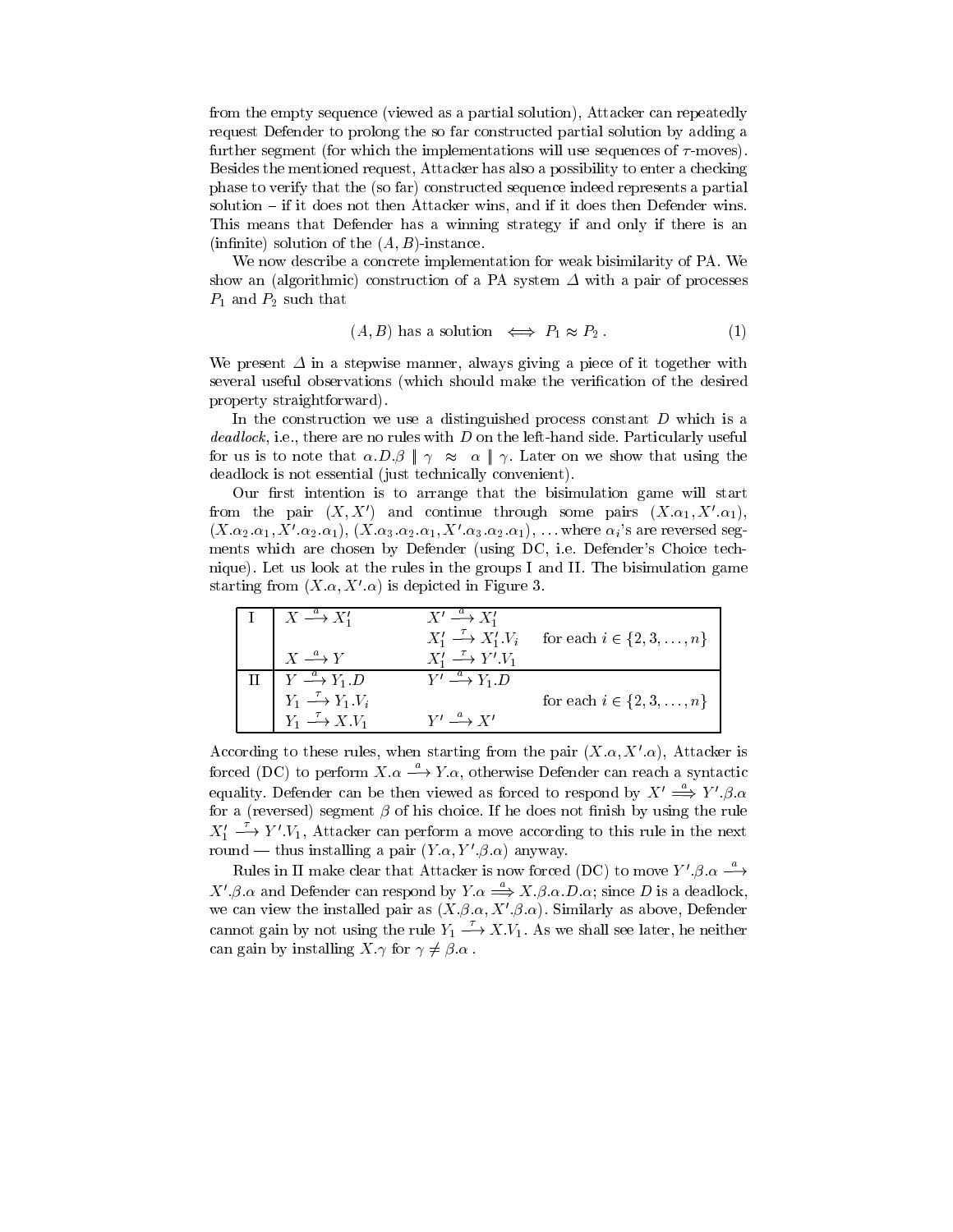

**Fig. 3.** Generation of a partial solution, assuming that  $p \alpha = V_{m} \cdots V_{m'-1} \cdots V_{1}$ 

To enable Attacker to enter the checking phase, we add the following rules.

| $X \stackrel{c}{\longrightarrow} R_1 D$                                                                                                                                                                        | $X' \xrightarrow{c} R_1 D$<br>$X' \stackrel{c}{\longrightarrow} Z$ |                               |
|----------------------------------------------------------------------------------------------------------------------------------------------------------------------------------------------------------------|--------------------------------------------------------------------|-------------------------------|
|                                                                                                                                                                                                                |                                                                    | for all $i \in \{1, 2, , n\}$ |
| $\begin{array}{c} R_1 \stackrel{\tau}{\longrightarrow} R_1.U_i\\ R_1 \stackrel{\tau}{\longrightarrow} R_2\\ R_2 \stackrel{\tau}{\longrightarrow} R_2.L_s\\ R_2 \stackrel{\tau}{\longrightarrow} Z \end{array}$ |                                                                    | for all $s \in \Sigma$        |
|                                                                                                                                                                                                                |                                                                    |                               |

Having a pair  $(X,\alpha,X',\alpha)$ , Attacker can thus also choose to play a c-action (instead of an a-action); in this case he is obviously forced (DC) to play  $X'$   $\alpha \longrightarrow$ Z.a. Defender can respond by  $X.\alpha \Longrightarrow Z.\gamma.D.\alpha$  for some  $\gamma \in \{L_s \mid s \in \Sigma\}^*$ .  $\{U_1, U_2, \ldots, U_n\}^*$  where  $L_s$  and  $U_i$  are new process constants (we recall that  $\Sigma$ is the alphabet of the instance  $(A, B)$ ). In the whole PA system  $\Delta$ , there will be only one rule with the action d, namely  $Z \rightarrow Z$  (in group V). By inspecting the rules it is easy to verify that if Defender chooses not to finish his move by using the rule  $R_2 \longrightarrow Z$ , Attacker can play  $Z \longrightarrow Z$  in the next round and thus, in fact, force reaching a pair  $(Z.\gamma.D.\alpha, Z.\alpha)$ .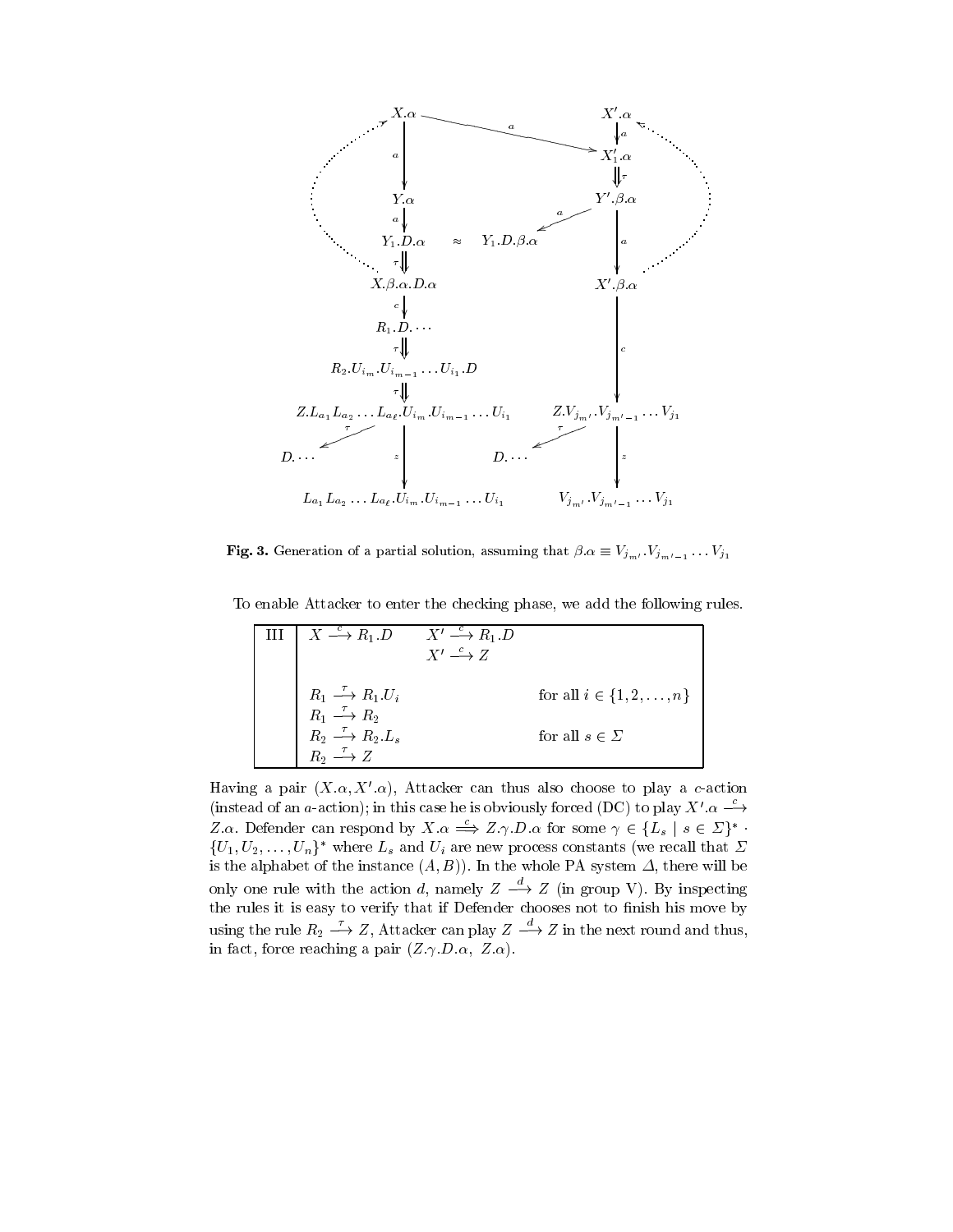We now want to arrange that the above mentioned Defender's response  $(X.\alpha \implies Z.\gamma.D.\alpha)$  can be successful if and only if  $\alpha = V_{i_m}.V_{i_{m-1}}.\dots V_{i_1}$ represents a partial solution; and in this case the response must be such that  $\mu$  is the contract of the contract of  $\mu$  is the contract of  $\mu$  is the contract of  $\mu$ 

$$
u_{i_1} u_{i_2} \dots u_{i_m} a_1 a_2 \dots a_\ell = v_{i_1} v_{i_2} \dots v_{i_m}.
$$
 (2)

In order to achieve that, we define the set  $\mathcal{T} = \{T_w \mid w \text{ is a suffix of some } (u_i)^n\}$ or  $(v_i)$   $\vdots$  for new process constants (where (.) $\vdots$  denotes the reversal operation), and we add the following rules.

| $\mid U_k \stackrel{\iota_k}{\longrightarrow} \epsilon$ | $V_k \stackrel{\iota_k}{\longrightarrow} \epsilon$                                                                   | for each $k \in \{1, 2, , n\}$                       |
|---------------------------------------------------------|----------------------------------------------------------------------------------------------------------------------|------------------------------------------------------|
| $U_k \stackrel{\tau}{\longrightarrow} T_{(u_k)^R}$      | $V_k \longrightarrow T_{(v_k)^R}$                                                                                    | for each $k \in \{1, 2, \ldots, n\}$                 |
| $T_{sw} \stackrel{s}{\longrightarrow} T_w$              | $\begin{array}{ccc}\nT_{sw} & \xrightarrow{\tau} & T_w \\ T_{\epsilon} & \xrightarrow{\tau} & \epsilon\n\end{array}$ | for $T_{sw} \in \mathcal{T}$ and $s \in \mathcal{L}$ |
| $L_s \stackrel{s}{\longrightarrow} \epsilon$            | $L_{\circ} \stackrel{\tau}{\longrightarrow} \epsilon$                                                                | for all $s \in \Sigma$                               |

We can easily verify that a necessary condition for the processes  $\alpha \ell \quad \alpha \ell = 1 \qquad \alpha \quad 1 \qquad \ell m \qquad \ell m = 1 \qquad \qquad \ell \quad 1 \qquad \qquad \ell \quad \text{and} \qquad \ell m' = 1 \qquad \qquad \ell \quad \text{and} \qquad \ell m' = 1 \qquad \qquad \ell \quad \text{and} \qquad \ell m' = 1 \qquad \qquad \ell m' = 1 \qquad \qquad \ell m' = 1 \qquad \qquad \ell m' = 1 \qquad \qquad \ell m'' = 1 \qquad \qquad \ell m'' = 1 \qquad \qquad \ell m'' = 1 \qquad \qquad \ell m'' = 1 \qquad \q$ bisimilar is that  $m = m'$ ,  $i_1 = j_1, i_2 = j_2, \ldots, i_m = j_m$ , and (2) holds. But due to the possible mixing of 'letter-actions' and 'index-actions', the condition is not sufficient. That is why the above processes are preceded by  $Z$  in our bisimulation game. If Z can be somehow used to implement a `switch' for Attacker by which he binds himself to checking either only the index-actions or only the letter-actions then our goal is reached.

We first note that the outcomes of such switching can be modeled by composing in parallel either a process constant  $C_1$  (which masks all letter-actions) or  $C_2$  (which masks all index-actions). So we add the rules for  $C_1, C_2$ , and also all the rules for Z (whose meaning will become clear later).

|                                                                                                                                                 | for each $s \in \Sigma$        |
|-------------------------------------------------------------------------------------------------------------------------------------------------|--------------------------------|
| $\begin{array}{ccc}\n\overline{C_1 \xrightarrow{s} C_1} \\ C_2 \xrightarrow{\iota_k} C_2 \\ \overline{Z \xrightarrow{z} \epsilon}\n\end{array}$ | for each $k \in \{1, 2, , n\}$ |
|                                                                                                                                                 |                                |
| $Z \stackrel{\tau}{\longrightarrow} D$                                                                                                          |                                |
| $Z \stackrel{d}{\longrightarrow} Z$                                                                                                             |                                |

The following propositions are now easy to verify.

 $\Psi$  is the set of the  $\omega$  is that  $\omega$  is the  $\omega$  is that  $\omega$  is the  $\omega$  is the  $\omega$  is the  $\omega$  is the  $\omega$  is the  $\omega$  is the  $\omega$  is the  $\omega$  is the  $\omega$  is the  $\omega$  is the  $\omega$  is the  $\omega$  is the  $\omega$  is the  $\omega$  $Z:V_{j_{m'}},V_{j_{m'-1}}\ldots V_{j_1}\parallel C_1$  if and only if  $m=m$  and  $i_k\equiv j_k$  for all  $\kappa, 1\leq \kappa\leq m$ . Proposition 4. It holds that Z:La` :La`1 :::La1 :Uim:Uim1 :::Ui1 jj C2  $Z:Y_{m}$  if  $J_{m}$  if  $J_{m}$  if  $Y_{m}$  if  $Z_{m}$  if and  $Y_{m}$  if  $u_{1}$  if  $u_{2}$  :  $u_{m}$  and  $u_{m}$  if  $u_{m}$  if  $J_{m}$  if  $J_{m}$  if  $J_{m}$  if  $J_{m}$  if  $J_{m}$  if  $J_{m}$  if  $J_{m}$  if  $J_{m}$  if  $J_{m}$  if  $J_{m}$  if  $J_{m}$ 

In order to realize the above discussed 'switch', we add the final group of rules.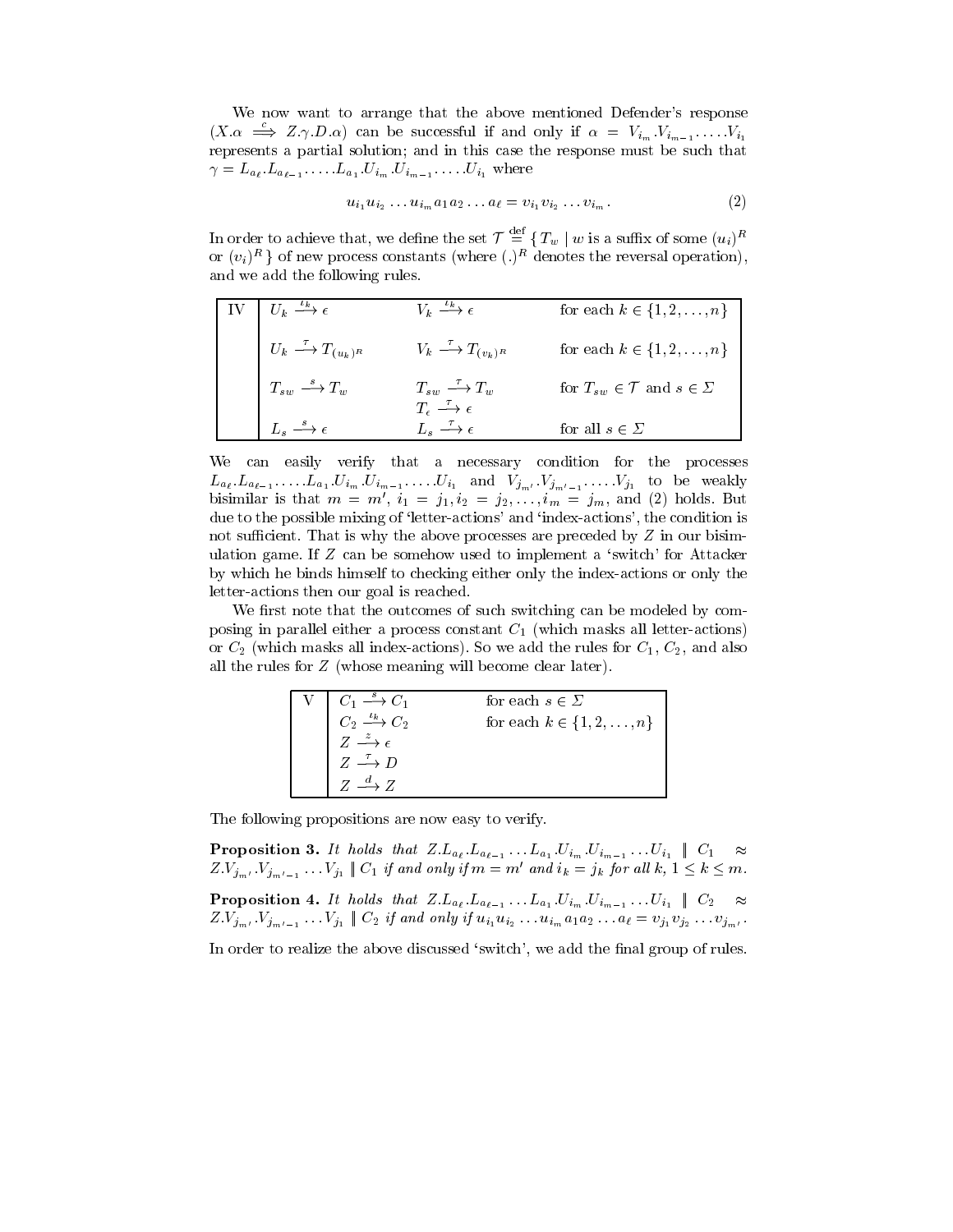| $VI \rightharpoonup C \xrightarrow{c_1} C_1$  | $C \xrightarrow{c_2} C_2$                  | $C \stackrel{z}{\longrightarrow} C \parallel W$ |
|-----------------------------------------------|--------------------------------------------|-------------------------------------------------|
| $W \stackrel{\tau}{\longrightarrow} W.U_k$    | $W \stackrel{\tau}{\longrightarrow} W.V_k$ | for each $k \in \{1, 2, , n\}$                  |
| $W \stackrel{\tau}{\longrightarrow} W.L_s$    |                                            | for all $s \in \Sigma$                          |
| $W \stackrel{\tau}{\longrightarrow} \epsilon$ |                                            |                                                 |

Now the pair of processes  $(X||C, X'||C)$  is the pair  $(P_1, P_2)$  we were aiming to construct according to equation  $(1)$ . This is confirmed by the following two

**Lemma 1.** If the rPCP instance  $(A, B)$  has no solution then  $X \parallel C \not\approx X' \parallel C$ .

*Proof.* Assume that  $(A, B)$  has no solution. We show a winning strategy for Attacker from the pair  $(X||C, X'||C)$ .

As described above, Attacker can force the game to go through some pairs  $(X\llbracket C, X'\llbracket C \rrbracket, (X.\beta_1\llbracket C, X'.\alpha_1\llbracket C \rrbracket, (X.\beta_2\llbracket C, X'.\alpha_2.\alpha_1\llbracket C \rrbracket,$  etc., where  $\alpha_i$ 's are (reversed) segments selected by Defender. (Sequences  $\beta_i$ , also chosen by Defender, play no role in the current analysis.) Since  $(A, B)$  has no solution, eventually a pair

$$
(X.\beta \|C, X'.V_{j_{m'}}, V_{j_{m'-1}} \ldots V_{j_1} \|C)
$$

must be reached where  $j_1, j_2, \ldots, j_{m'}$  is not a partial solution. Attacker can now force reaching a pair

$$
(Z.L_{a_{\ell}}L_{a_{\ell-1}}\ldots L_{a_1}U_{i_m}U_{i_{m-1}}\ldots U_{i_1}\|C, Z.V_{j_{m'}}V_{j_{m'-1}}\ldots V_{j_1}\|C)
$$

(as was described previously, also with help of the rule  $Z \longrightarrow Z$ ).

Now Attacker chooses either  $C \longrightarrow C_1$  or  $C \longrightarrow C_2$  (to which Defender has to respond by the same move in the other process) so that the installed pair is not weakly bisimilar (due to Propositions 3 or 4).  $\Box$ 

**Lemma 2.** If the rPCP instance  $(A, B)$  has a solution then  $X \parallel C \approx X' \parallel C$ .

*Proof.* Assuming that  $(A, B)$  has a solution, we describe Defender's winning strategy starting from the pair  $(X||C, X'||C)$ .

First we note that every process reachable from  $X||C$  can be naturally viewed as a parallel composition  $\alpha \, \parallel \gamma$  where  $\alpha$  is an "X-successor" and  $\gamma$  is a "Csuccessor"; similarly every process reachable from  $X''$  can be written as  $\alpha''$   $\gamma'$ where  $\alpha'$  is an "X'-successor" and  $\gamma'$  is a "C-successor". Defender's strategy responds to each Attacker's move from the  $C$ -successor on one side by the same move (from the C-successor) on the other side, which means that Attacker cannot win by moving only in C-successors (Defender keeps  $\gamma = \gamma'$ ). For the moves in  $X$ - and  $X'$ -successors our previous observations easily confirm that Defender has a strategy to generate a representation of (an increasing prefix of) an  $(A, B)$ solution, which we assume to exist.

So we have only to examine what happens when Attacker decides to check the (so far) generated partial solution. Attacker has to use (DC) the rule  $X' \stackrel{c}{\longrightarrow} Z$ to which Defender responds by installing a pair

$$
(Z.L_{a_{\ell}}L_{a_{\ell-1}}...L_{a_1}.U_{i_m}.U_{i_{m-1}}...U_{i_1}\|\gamma, Z.V_{i_m}.V_{i_{m-1}}...V_{i_1}\|\gamma)
$$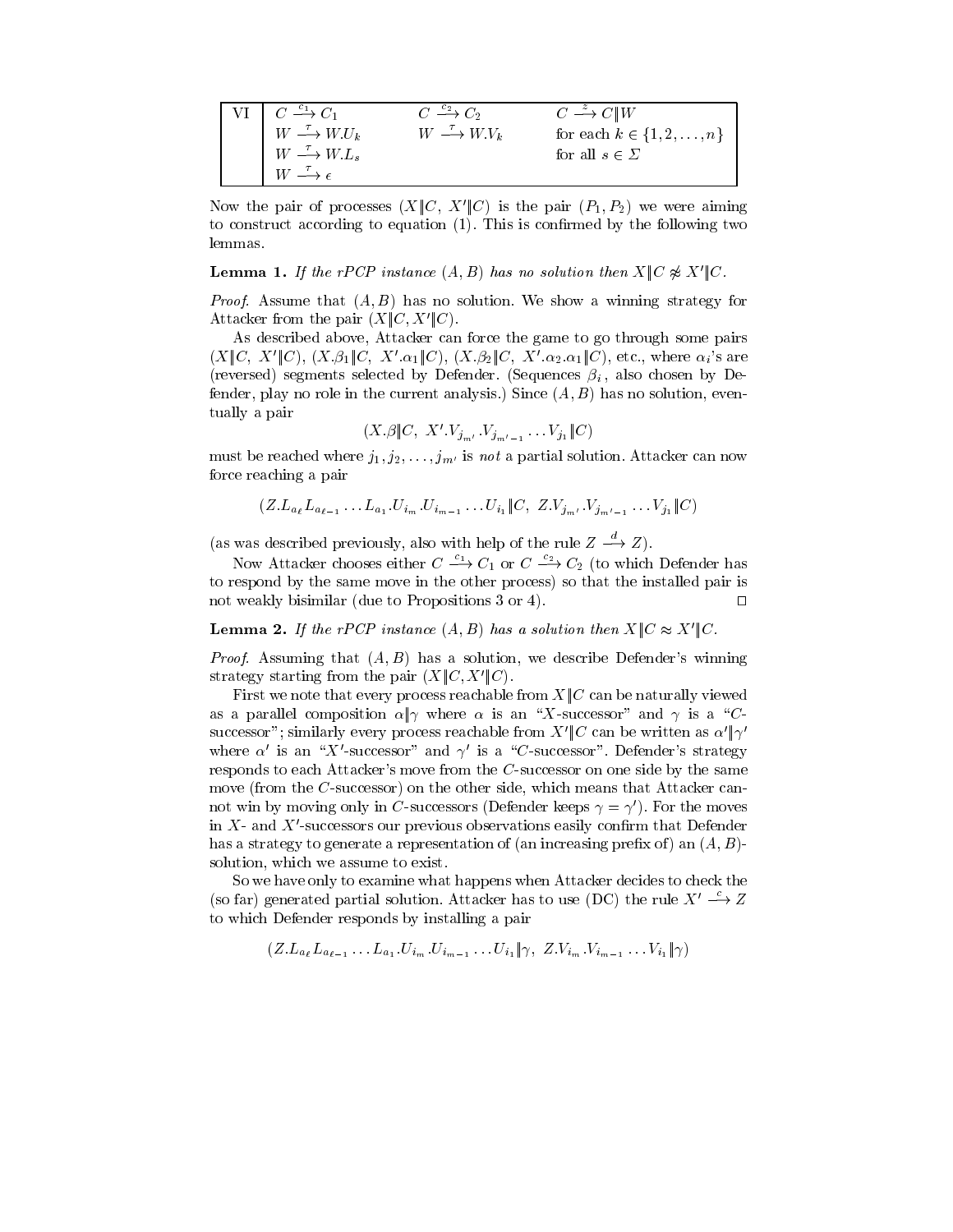such that the condition (2) holds. (We omitted the parts starting with  $D$ .)

We now observe that  $\gamma$  necessarily contains exactly one of the constants C,  $C_1$  or  $C_2$  (as a parallel component). If  $C_1$  (or  $C_2$ ) occurs in  $\gamma$  then we reached a weakly bisimilar pair due to Propositions 2 and 3 (or 4).

So it remains to examine the situation  $\gamma = C || \gamma'$ . The only interesting case is when Attacker performs  $Z.\sigma \|C\| \gamma' \stackrel{z}{\longrightarrow} \sigma \|C\| \gamma'$ ; here  $\sigma$  denotes the relevant sequence (composed from constants  $U_i$  and  $L_s$ , or from  $V_i$ ). The other possible moves are safely handled by Defender's playing the same move in the other process.

Defender's response to the above move uses the rules  $Z \to D, C \to C \|W\|$ and the  $(\tau$ -)rules for W so that he performs  $Z.\omega$   $C\|\gamma' \stackrel{z}{\Longrightarrow} D.\omega\|C\|\sigma\|\gamma'$ ;  $\omega$  denotes the other relevant sequence (composed from  $U_i$  and  $L_s$ , or from  $V_i$ ). Hence a weakly bisimilar pair is reached.  $\Box$ 

Now we state the main theorem, which assumes the usual class PA, i.e., without deadlocks.

#### **Theorem 2.** Weak bisimilarily on PA is  $\mathcal{L}_1$ -complete.

*Proof.* The membership in  $2\frac{1}{1}$  was already discussed;  $2\frac{1}{1}$ -hardness follows from the construction we described and from Lemmas 1 and  $2 -$  on condition that we handle the question of deadlocks. However, there is a straightforward (polynomial-time) reduction from weak bisimilarity of PA with deadlocks to PA without deadlocks (described in [19]).  $\square$ 

Combining with the results of [18] (for PDA and PPDA), we can conclude that weak bisimilarity problems for all PRS-classes on the third level of the merarchy (and above) are  $\mathcal{L}_1$ -complete. Using a similar general strategy, we can show the same results also for weak simulation preorder and equivalence:

Theorem 3. Weak simulation preorder/equivalence on PDA, PA and PPDA is  $\mathcal{L}_1$ -complete.

The constructions are more straightforward in this case, where each player is given a fixed system to play in. Here Defender can influence Attacker's moves by threatening to enter a `universal' process, which enables all actions forever. Problem rPCP is convenient for reductions in the cases of PDA and PA; in the case of PPDA, the recurrent problem for nondeterministic Minsky machines is more suitable. (It asks whether there is an infinite computation which uses a distinguished instruction infinitely often.) A detailed proof is given in the appendix.

A natural conjecture is now that all relations subsuming weak bisimilarity and being subsumed in weak simulation preorder are also  $\mathcal{Z}_1^{\scriptscriptstyle -}$ -nard. Such claims, for general relations  $R_1 \subseteq R_2$  are usually proven by reduction (from a suitable problem P) constructing two processes  $P_1$  and  $P_2$  such that  $(P_1, P_2) \in R_1$  if the answer (for the instance of P being reduced) is YES and  $(P_1, P_2) \notin R_2$  if the answer is NO.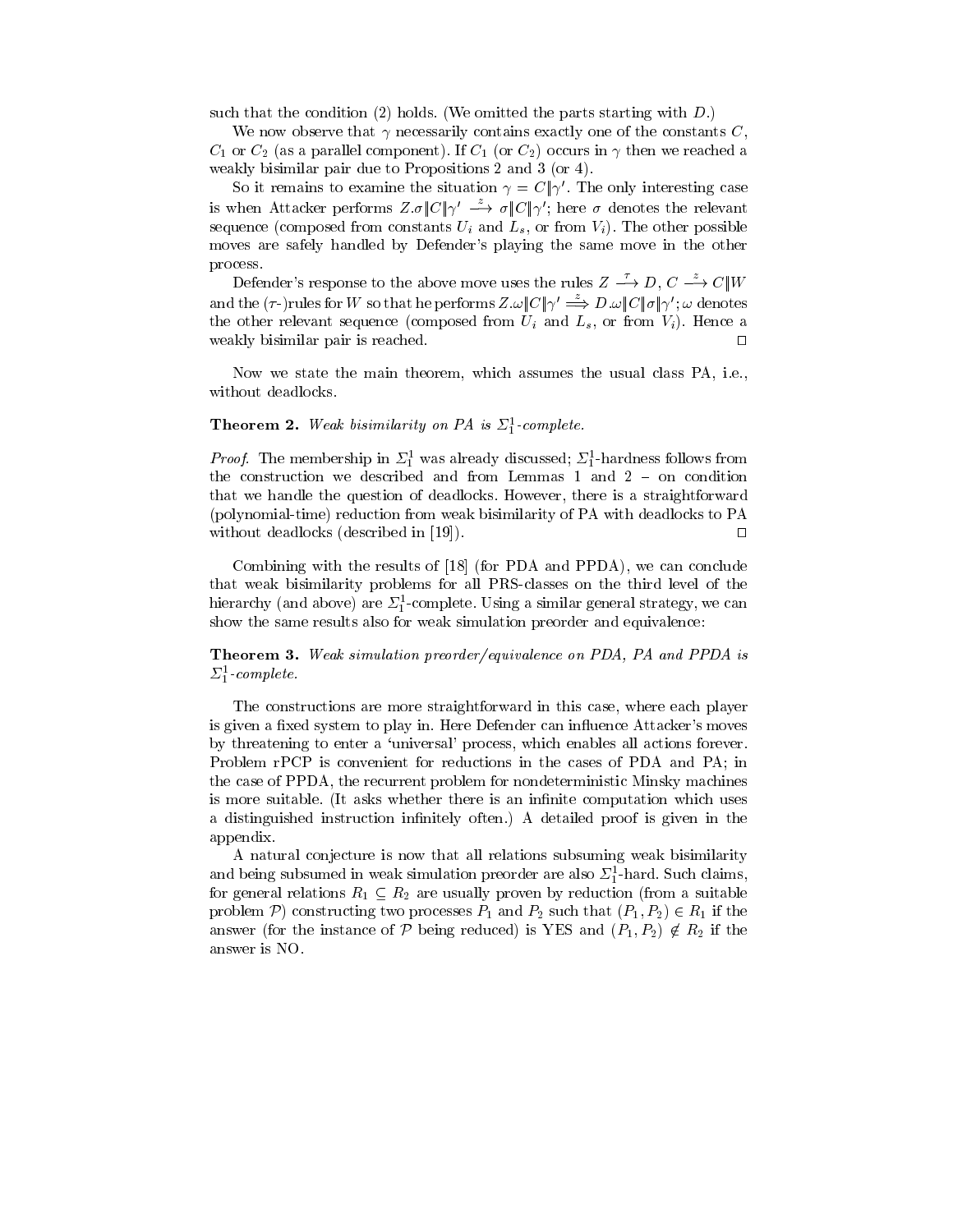So far we do not see how to modify our constructions to satisfy this. However, in the case of PDA and PPDA, we could in this way derive  $\mathcal{Z}_1$ -hardness for all relations between weak bisimilarity and branching bisimilarity. A branching bisimulation (as introduced by van Glabbeek and Weijland, see, e.g., [24]) is a symmetric relation R where, for each  $(\alpha, \beta) \in R$ , each (Attacker's) move  $\alpha \stackrel{\alpha}{\longrightarrow} \alpha'$  can be matched by a (Defender's) move  $\beta \stackrel{\rightarrow}{\longrightarrow} \beta_1 \stackrel{\alpha}{\longrightarrow} \beta_2 \stackrel{\rightarrow}{\longrightarrow} \beta'$ where we require  $(\alpha', \beta') \in R$  and also  $(\alpha, \beta_1) \in R$ ,  $(\alpha', \beta_2) \in R$ ; Defender's move can be empty in the case  $a = \tau$  (then  $(\alpha', \beta) \in R$ ).

Claim. All relations subsuming branching bisimilarity and being subsumed in weak bisimilarity are  $\mathcal{Z}_1^*$ -hard on PDA and PPDA.

We do not provide a detailed proof since it would require to repeat the constructions used in [18], with some slight modications. The point is that the long  $\tau$ -moves (of Defender) can be made reversible (e.g., for setting a counter value there are  $\tau$ -actions for both increasing and decreasing). This can be achieved easily in the presence of a finite-control unit (like in case of PDA and PPDA). Such a reversibility is not present in our construction for PA, and it is unclear whether PA processes can model these features in an alternative way.

# 4 Other semantic equivalences

A natural question to ask is about the complexity of other well-known semantic equivalences (like those in [23] or, more relevantly for us, in [22]). Of particular interest is the question whether some other equivalences are also highly undecidable (i.e., beyond (hyper)arithmetical hierarchy). We provide a few results and notes about this.

For a finite or infinite  $w = a_1 a_2 \dots$  we write  $\alpha_0 \stackrel{w}{\Longrightarrow}$  iff there are  $\alpha_1, \alpha_2, \dots$ such that  $\alpha_i \stackrel{a_{i+1}}{\Longrightarrow} \alpha_{i+1}$  for all  $i = 0, 1, 2, \ldots$ . The coarsest equivalence among the studied action-based semantic equivalences is the trace equivalence: two processes  $\alpha$  and  $\beta$  are weakly trace equivalent iff  $\forall w \in (Act \setminus {\{\tau\}})^* : \alpha \Longrightarrow \Leftrightarrow \beta \Longrightarrow$ (i.e.,  $\alpha$  and  $\beta$  enable the same *finite* observable traces).

We can immediately see that the problem is at a very low level in the arithmetical hierarchy even for very general classes of labelled transition systems. We call a labelled transition system (LTS) *recursively enumerable* if the set of states S and the set of actions  $\mathcal{A}ct$  are both (represented as) recursively enumerable sets of strings in some finite alphabets and the set  $\{(\alpha, a, \beta) \mid \alpha, \beta \in S, a \in$  $\mathcal{A}ct$ ,  $\alpha \longrightarrow \beta$  } is also recursively enumerable. The respective algorithms (Turing machines) can serve as finite descriptions of such an LTS.

We can easily observe that given a recursively enumerable LTS (where  $Act$ includes  $\tau$ ), the set  $\{(\alpha, w) \mid w \in ( \mathcal{A}ct \setminus \{\tau\})^*, \alpha \implies \}$  is also recursively enumerable. More generally, the set of all triples  $(L, \alpha, w)$ , where L is (a description of) a recursively enumerable LTS,  $\alpha$  one of its states and w a finite sequence of its (observable) actions such that  $\alpha \implies$  (in L), can be defined by some  $\Sigma_1^{\alpha-}$ formula  $\exists x.\phi(L, \alpha, w, x)$  where  $\phi$  is recursive (with the parameters coded by natural numbers).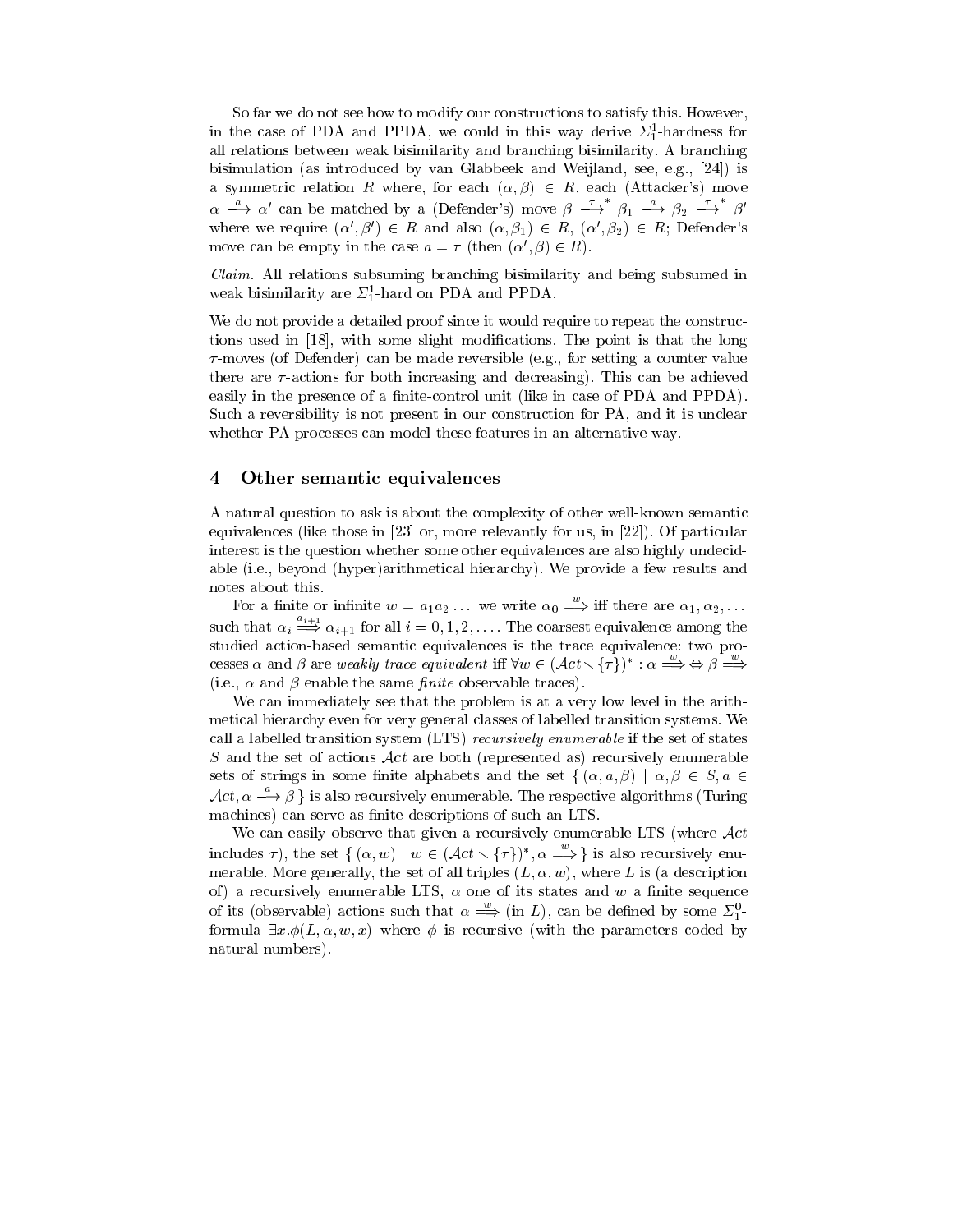**Proposition 5.** The set of all triples  $(L, \alpha, \beta)$ , where L is (a description of) a recursively enumerable LTS and  $\alpha$ ,  $\beta$  two weakly trace equivalent states, is in  $\mathbf{u}_2$  .

*Proof.* Having the above mentioned formula  $\exists x.\phi(L,\alpha,w,x)$ , we can define the formula

$$
\psi(L, \alpha, \beta) \Leftrightarrow_{df}
$$

 $\forall w. (\exists x. \phi(L, \alpha, w, x) \land \exists x. \phi(L, \beta, w, x)) \lor (\forall x. \neg \phi(L, \alpha, w, x) \land \forall x. \neg \phi(L, \beta, w, x))$ 

 $\Box$ 

which can be easily transformed into the  $n_2$ -form.

Remark 2. In fact, for the classes like PDA, PA and PN the set  $\{(L, \alpha, w)\}$  $\alpha \implies$  is even recursive. For PDA and PA this follows, e.g., from [1] and [13] and for PN it can be decided by standard constructions from Petri net theory (reducing to the coverability problem). This means that weak trace equivalence for such classes is in  $\pi_1$ .

For other equivalences based on trace-like finite behaviours (sometimes called `decorated traces'), i.e., failure equivalence, ready equivalence, ready-trace equivalence etc., we can make similar observations. This means that in fact all these (weak) equivalences are very low in the arithmetical hierarchy.

In some sense, this might seem as a surprising fact. In the strong case (without  $\tau$ -actions), complexity of the equivalence problems is decreasing in the direction:  $trace - simulation - bisimulation$ . On the other hand in the weak case the situation now seems to look different. However, the right way for such a comparison is to take also infinite traces (i.e.,  $\omega$ -traces) into account. Then the above complexity-decreasing chain is restored as illustrated below.

Remark 3. For image-finite labelled transition systems (like those generated by PRS systems in the strong case), the finite-trace equivalence implies also the  $\omega$ trace equivalence. This is, however, not true for non-image-finite systems, which are easily generated by PRS systems in the weak case.

We shall focus on the classes BPP and BPA. For BPP weak bisimilarity is known to be semidecidable  $[\mathfrak{d}],$  so it belongs to the class  $\mathbb{Z}_1^+.$  In fact, it seems even well possible that the problem is decidable (see [8] where PSPACE-completeness of strong bisimilarity is established). Simulation preorder/equivalence (as well as trace preorder/equivalence) is undecidable even in the strong case [7]. Weak simulation preorder/equivalence is surely in  $z_1$  (the best estimate we can derive at the moment) while we can prove that weak  $\omega$ -trace preorder/equivalence is  $\mu_1$ -nard:

#### **Theorem 4.** Weak  $\omega$ -trace preorder/equivalence on BPP is  $\pi_1^2$ -hard.

Given a nondeterministic Minsky machine, the nonexistence of an infinite computation using instruction 1 infinitely often can be reduced to the weak  $\omega$ trace preorder (equivalence) problem. In order to prove this we modify a known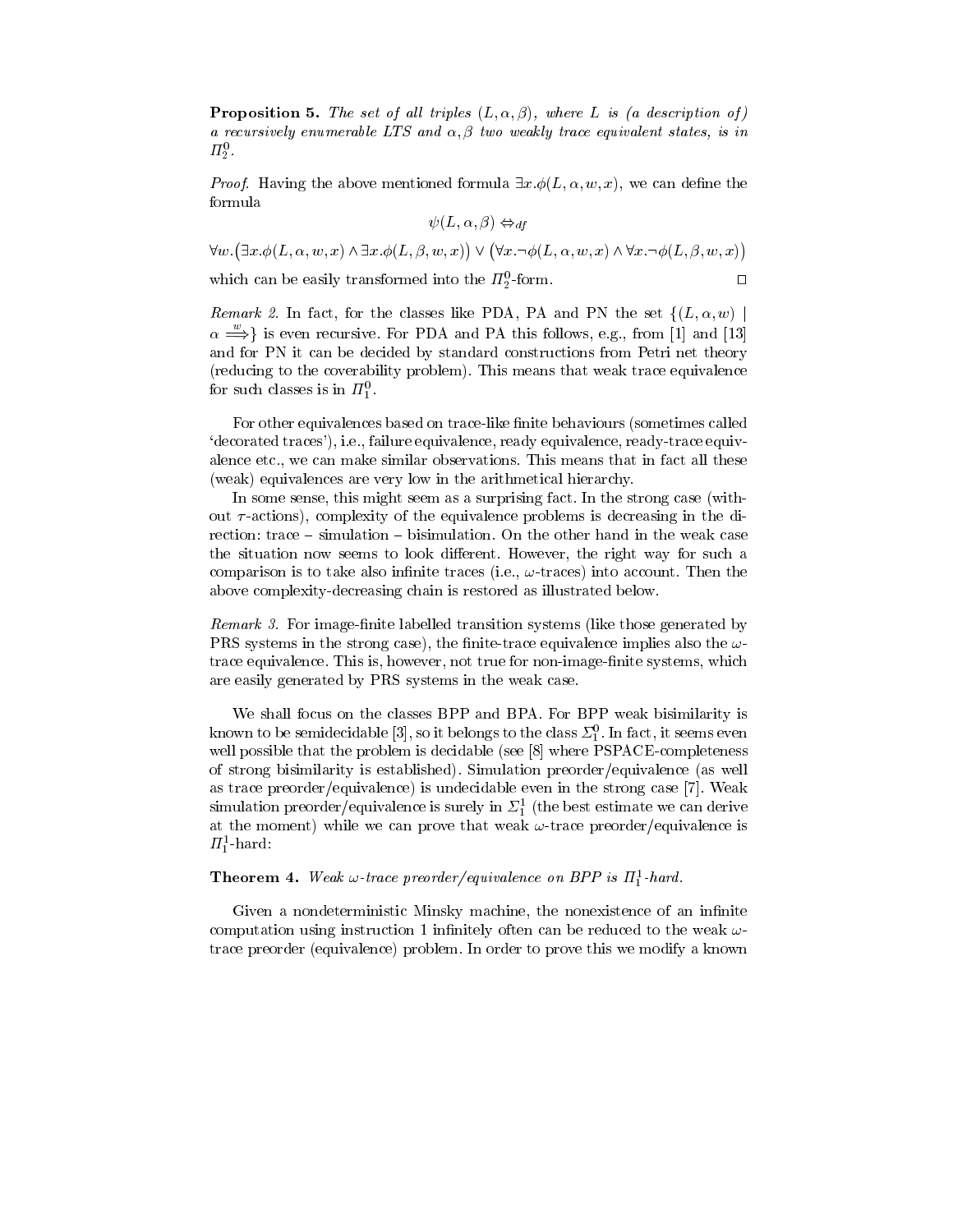construction showing undecidability of trace preorder in the strong case (which can be found in [6]). A more detailed sketch of the proof is in the appendix.

For BPA, the situation is roughly similar though a bit more unclear. Both weak bisimilarity and weak similarity are surely in  $\mathcal{Z}_1^+$  but otherwise we only know that weak bisimilarity is EXPTIME-hard [15] and weak similarity undecidable; the latter follows from undecidability of (even) strong similarity [4]. There are some reasons to conjecture that weak bisimilarity of BPA might be decidable. The (obvious) membership in  $z_{\rm i}$  thus seems to be a very rough upper bound, and one might start to try to strenghten this by showing that the problem is in the hyperarithmetical merarchy, i.e., in the intersection of  $z_{\tilde{1}}$  and  $n_1$ . Nevertheless, it seems that a deeper insight would be needed even for this less ambitious goal.

The undecidability of strong trace equivalence for BPA follows easily from classical results for context-free langauges. Moreover, similarly as in the case of BPP, we can show:

#### **Theorem 5.** Weak  $\omega$ -trace preorder/equivalence on BPA is  $H_1^*$ -hard.

The theorem holds even when one BPA-process is a fixed finite-state process. The proof uses the recurrent problem for nondeterministic Turing machines and builds on the classical context-free grammar generating all words which do not correspond to correct computations of a Turing machine (where all even congurations are written in the reverse order). More details are in the appendix.

We also add a straightforward analogy to Proposition 5:

**Proposition 6.** The set of all triples  $(L, \alpha, \beta)$ , where L is (a description of) a recursively enumerable LTS and  $\alpha, \beta$  two weakly  $\omega$ -trace equivalent states, is in  $H_2$  .

*Proof.* An infinite sequence of (observable) actions can be coded as a set  $W$  of pairs  $(i, a)$   $(i \in \mathbb{N}, a \in \mathcal{A}ct)$  where each  $i \in \mathbb{N}$  appears exactly once; similarly we can code infinite sequences of states. The set of triples  $(L, \alpha, W)$ , where  $\alpha$  enables the  $\omega$ -trace coded by W, can be then obviously defined by some formula  $\exists X.\phi(L, \alpha, W, X)$  where  $\phi$  is surely arithmetical (when X, W are taken as predicates). Now we can take  $\psi$  as in the proof of Proposition 5 while replacing the number variables x and w with the set variables X and W, respectively.  $\square$ 

#### $\overline{5}$ Regularity is in the hyperarithmetical hierarchy

Here we look at some more specialized problems, namely the question of equivalence (of a general process) with a given finite-state process, and the question of regularity, which asks whether a given (general) process is equivalent (weakly bisimilar in our case) to an (unspecified) finite-state process. These question were studied, e.g., in [9], from where the next (easy) lemma follows.

To state the lemma, we need to define weak bisimilarity approximants  $\approx_i$  $(i = 0, 1, 2, \ldots):$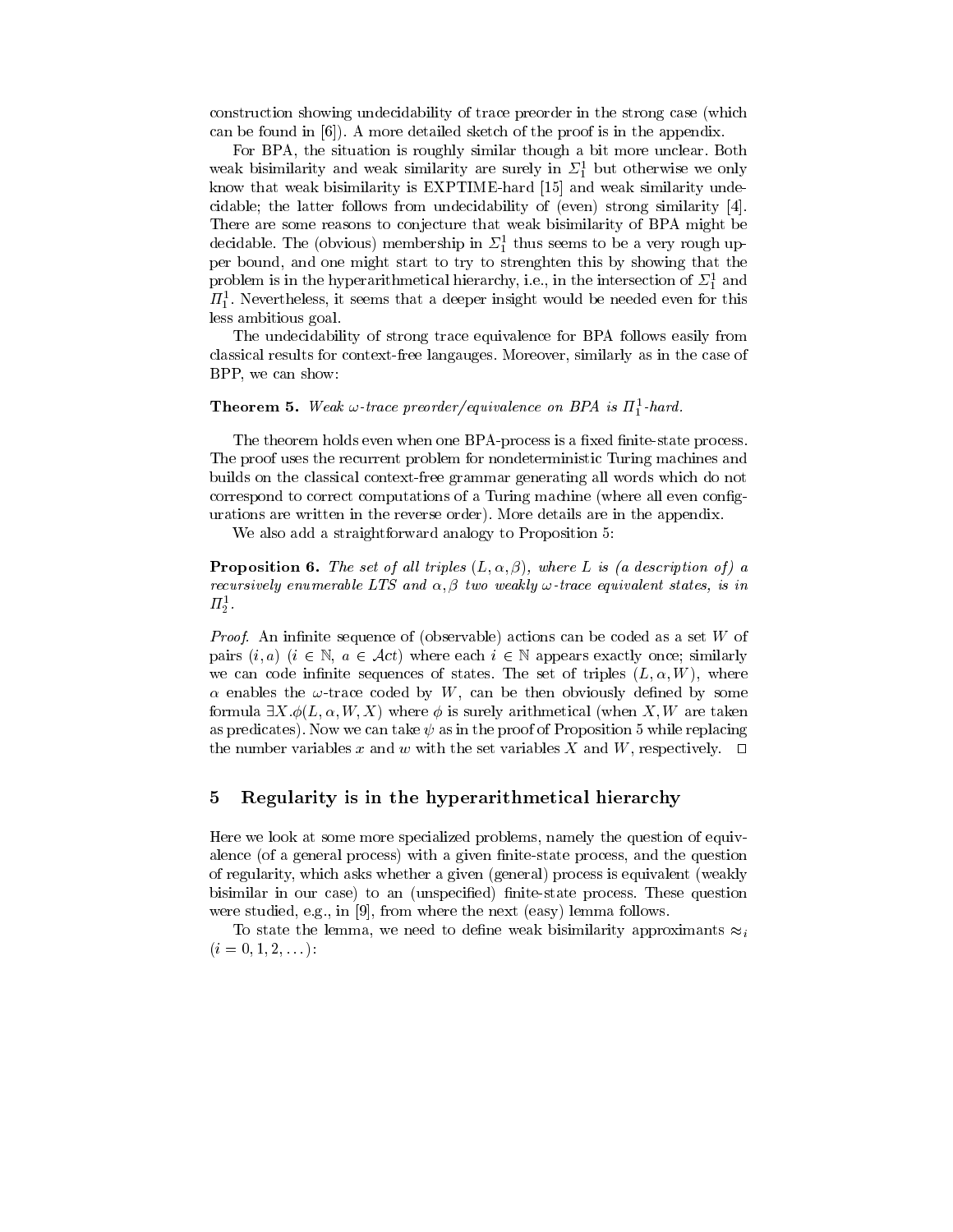$-\alpha \approx_0 \beta$  for all  $\alpha, \beta$ ;

- $-\alpha \approx_{i+1} \beta$  iff  $\alpha \approx_i \beta$  and for all  $a \in \mathcal{A}ct$ :
	- if  $\alpha \Longrightarrow \alpha'$  then  $\beta \Longrightarrow \beta'$  for some  $\beta'$  such that  $\alpha' \approx_i \beta'$ , and
	- if  $\beta \Longrightarrow \beta'$  then  $\alpha \Longrightarrow \alpha'$  for some  $\alpha'$  such that  $\alpha' \approx_i \beta'$ .

**Lemma 3** ([9]). Assume that g is a state in a general (infinite) labelled transition system and f is a state in a finite-state system F with k states. Then  $g \approx f$  $if f$ 

- ${-} g \approx_k f, and$
- ${ -}$  for every g' which is reachable from g there is a state f' in F such that  $g' \approx_k f'$ .

Let us now consider recursively enumerable labelled transition systems. In this case the reachability relation as well as the relations  $\stackrel{a}{\Longrightarrow}$  are clearly semidecid-

In such a case, for given  $g$  and  $f$  from Lemma 3, we can construct a formula  $\varphi$  in  $n_{2k+2}$  such that  $\varphi$  is true in  $g \approx f$  . The idea is that  $g \approx_k f$  can be shown to be in  $H_{2k}^0$  by writing it as a formula  $g \approx_{k-1} f \wedge \forall a \forall g' \exists f' : (g \Longrightarrow g') \Rightarrow$  $(f \stackrel{\omega}{\Longrightarrow} f' \wedge g' \approx_{k-1} f') \wedge \forall a \forall f' \exists g' : (f \stackrel{\omega}{\Longrightarrow} f') \Rightarrow (g \stackrel{\omega}{\Longrightarrow} g' \wedge g' \approx_{k-1} f')$ . From the inductive assumption that  $\approx_{k-1}$  is in  $H_{2(k-1)}^o$  and from the fact that  $\Longrightarrow$  is semidecidable, the containment in  $H_{2k}^+$  immediately follows. The other condition of Lemma 3 can be expressed by a formula  $\forall g' \exists f' : (g \rightarrow^* g') \Rightarrow (g' \approx_k f')$ . As shown above,  $g \approx_k J$  is in  $H_{2k}$  and hence the second formula is in  $H_{2k+2}$ .

It thus follows easily that the problem  $g \approx f$  is recursive in (reducible to) the set  $TA$  which consists of (the codes of) all true first-order sentences in arithmetic. Since the question of weak regularity of  $g$  can be formulated as "is there a number x coding a finite-state system F and its state f such that  $g \approx f$ ?", this problem is recursively enumerable in  $TA$  (which is taken as oraculum), and hence (at most) hyperarithmetical.

Denoting the collection of all sets which are recursive (recursively enumerable) in TA by  $\Sigma^0_\omega$  (by  $\Sigma^0_{\omega+1}$ , respectively), we have shown:

Proposition 7. The problem of weak regularity of recursively enumerable labelled transition systems is in  $\Sigma_{\omega+1}^0$ .

Though the stated result is not too practical, it still separates weak bisimilarity checking from weak regularity checking for the classes like PDA, PA and PPDA (because  $\omega_{\omega+1}$  is a proper subclass of  $\omega_1^*$  (if  $n_1^*$ ). Recalling the general experience that natural problems (in computer science) are either at low levels of the arithmetical hierarchy or at low levels of the analytical hierarchy, we have at least some indication in what direction the results for regularity in the summary table of the next section can be possibly strengthened.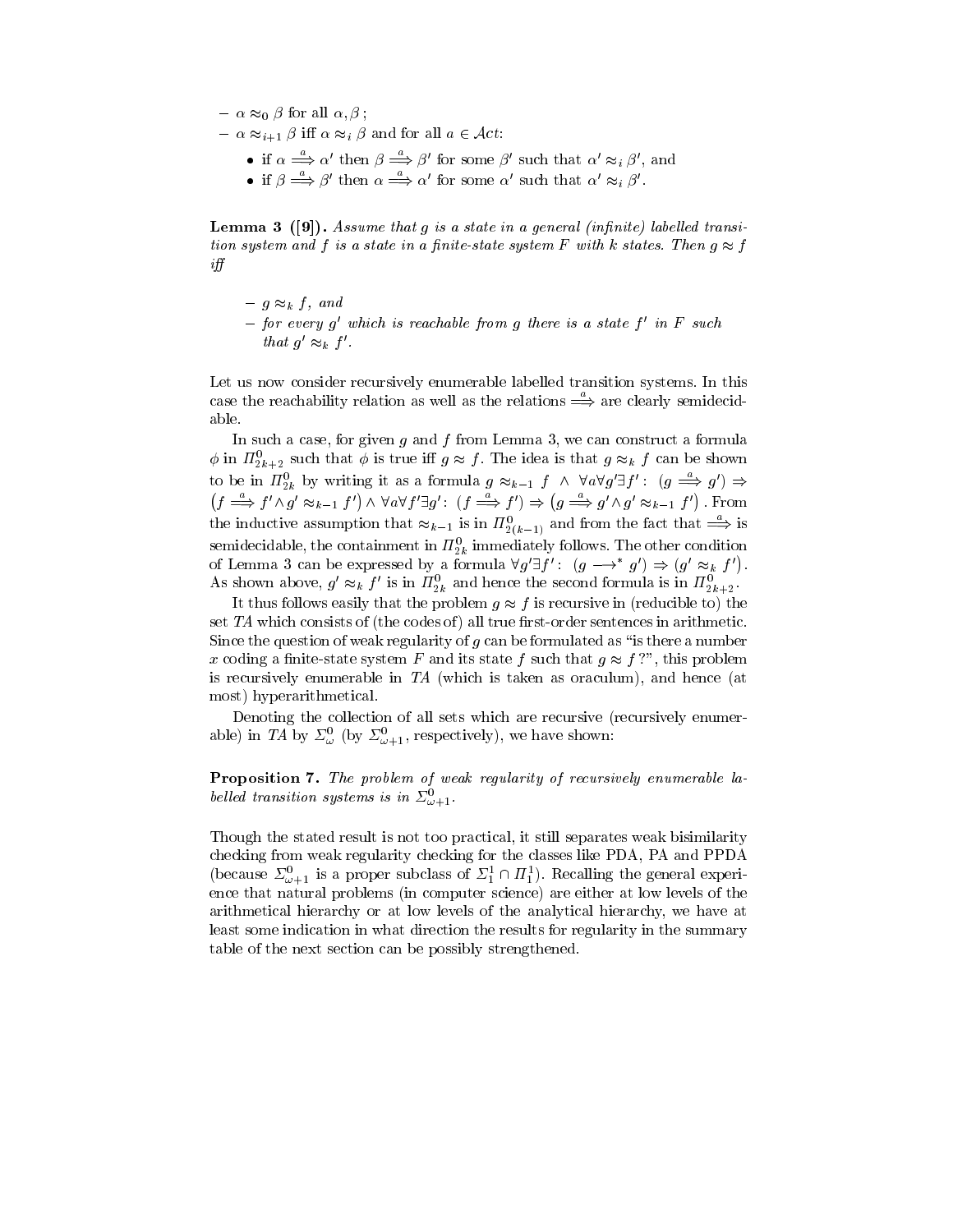# 6 Summary

In the following table we provide a summary of the known upper and lower bounds for weak equivalence problems on BPA, BPP, PDA, PA and PPDA/PN. For more references and updated overviews of the results we refer the reader to [17].

| weak            | BPA                                      | <b>BPP</b>               | <b>PDA</b>               | PA                                                                   | PPDA/PN                  |
|-----------------|------------------------------------------|--------------------------|--------------------------|----------------------------------------------------------------------|--------------------------|
| bisimilarity    | in $\Sigma_1^1$                          | in $\Sigma_1^0$          |                          | $\Sigma_1^1$ -complete $\Sigma_1^1$ -complete $\Sigma_1^1$ -complete |                          |
|                 | EXPTIME-hard PSPACE-hard                 |                          |                          |                                                                      |                          |
| simulation      | in $\Sigma_1^1$                          | in $\Sigma_1^1$          |                          | $\Sigma_1^1$ -complete $\Sigma_1^1$ -complete $\Sigma_1^1$ -complete |                          |
|                 | $\Pi^0_1$ -hard                          | $\Pi^0_1$ -hard          |                          |                                                                      |                          |
| (finite) trace  | $\Pi_1^0$ -complete $ \Pi_1^0$ -complete |                          | $\Pi_1^0$ -complete      | $\Pi_1^0$ -complete $\Pi_1^0$ -complete                              |                          |
| $\omega$ -trace | in $\Pi^1_2$                             | in $\Pi^1_2$             | in $\Pi_2^1$             | in $\Pi^1_2$                                                         | in $\Pi_2^1$             |
|                 | $\Pi^1_1$ -hard                          | $\Pi^1_1$ -hard          | $\Pi^1_1$ -hard          | $\Pi^1_1$ -hard                                                      | $\Pi_1^1$ -hard          |
|                 | in $\Sigma_{\omega+1}^0$                 | in $\Sigma_{\omega+1}^0$ | in $\Sigma_{\omega+1}^0$ | in $\Sigma_{\omega+1}^0$                                             | in $\Sigma_{\omega+1}^0$ |
| regularity      |                                          |                          |                          |                                                                      | $\Sigma^0_1$ -hard       |
|                 |                                          |                          |                          | EXPTIME-hard PSPACE-hard EXPTIME-hard EXPTIME-hard                   | $\Pi^0_1$ -hard          |

# References

- [1] J.R. Büchi. Regular canonical systems. Arch. Math. Logik u. Grundlagen $forschung, 6:91-111, 1964.$
- [2] O. Burkart, D. Caucal, F. Moller, and B. Steffen. Verification on infinite structures. In J. Bergstra, A. Ponse, and S. Smolka, editors, Handbook of Process Algebra, chapter 9, pages 545-623. Elsevier Science, 2001.
- [3] J. Esparza. Petri nets, commutative context-free grammars, and basic parallel processes. Fundamenta Informaticae, 31:13-26, 1997.
- [4] J.F. Groote and H. Huttel. Undecidable equivalences for basic process algebra. Information and Computation,  $115(2):353-371$ , 1994.
- [5] D. Harel. Effective transformations on infinite trees, with applications to high undecidability, dominoes, and fairness. Journal of the ACM (JACM),  $33(1):224-$ 248, 1986.
- [6] Y. Hirshfeld. Deciding equivalences in simple process algebras. Technical report ECS-LFCS-94-294, Department of Computer Science, University of Edinburgh, 1994.
- [7] H. Hüttel. Undecidable equivalences for basic parallel processes. In *Proceedings* of the 2nd International Symposium on Theoretical Aspects of Computer Software  $(TACS'94)$ , volume 789 of *LNCS*, pages 454-464. Springer-Verlag, 1994.
- [8] P. Jancar. Strong bisimilarity on basic parallel processes is PSPACE-complete. In Proceedings of the 18th Annual IEEE Symposium on Logic in Computer Science  $(LICS'03)$ , pages 218-227. IEEE Computer Society Press, 2003.
- [9] P. Jancar, A. Kucera, and R. Mayr. Deciding bisimulation-like equivalences with finite-state processes. Theoretical Computer Science,  $258(1–2):409–433, 2001$ .
- [10] P. Jancar, A. Kucera, and F. Moller. Deciding bisimilarity between bpa and bpp processes. In Proceedings of the 14th International Conference on Concurrency Theory (CONCUR'03), volume 2761 of LNCS, pages 159-173. Springer-Verlag, 2003.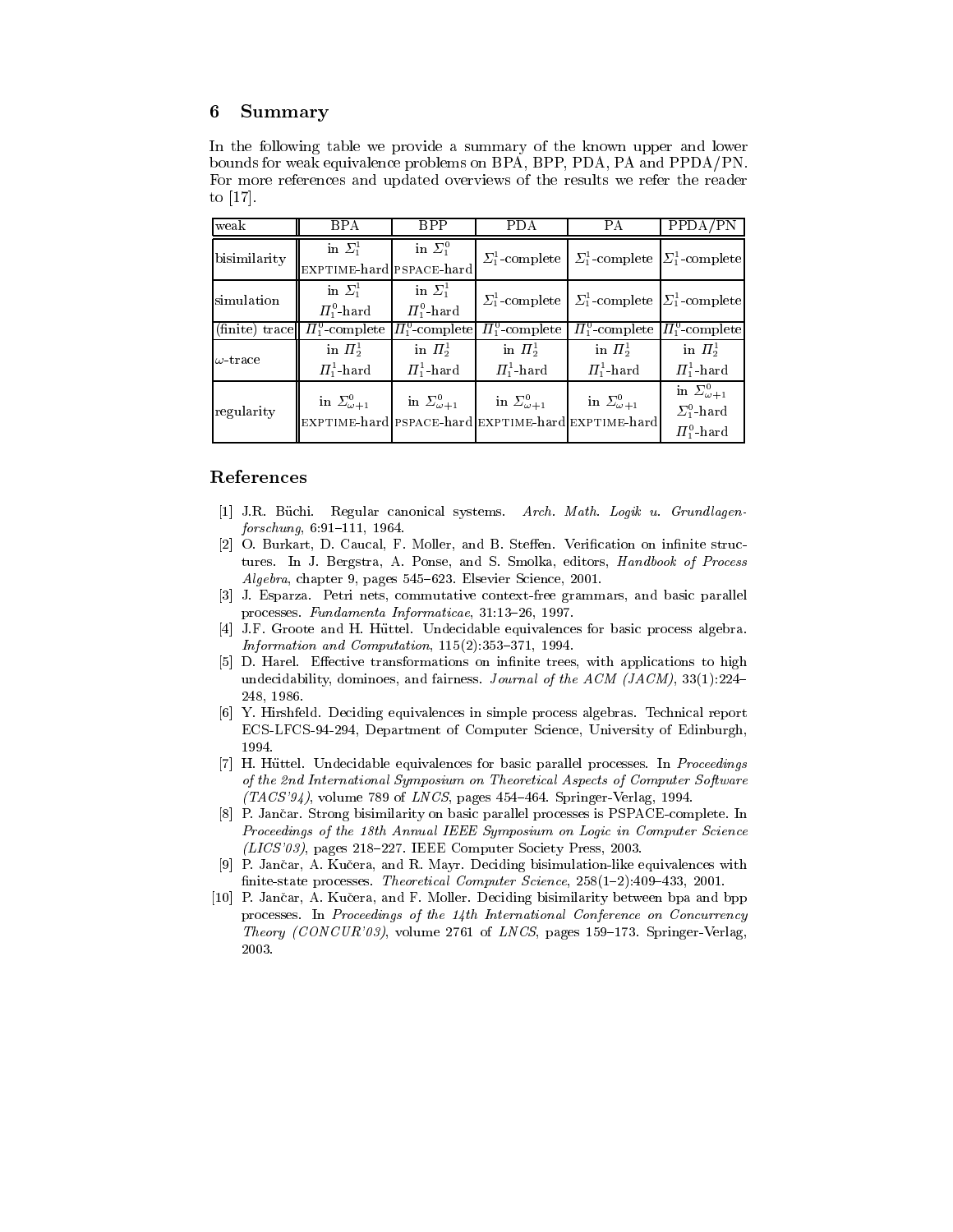- [11] A. Kučera and P. Jančar. Equivalence-checking with infinite-state systems: Techniques and results. In Proceedings of the 29th Annual Conference on Current Trends in Theory and Practice of Informatics (SOFSEM'02), volume 2540 of  $LNCS$ , pages 41–73. Springer-Verlag, 2002.
- [12] H.R. Lewis and Ch.H. Papadimitriou. Elements of the Theory of Computation. Prentice Hall PTR, 1997.
- [13] D. Lugiez and Ph. Schnoebelen. The regular viewpoint on pa-processes. Theoretical Computer Science,  $274(1–2):89–115, 2002$ .
- [14] R. Mayr. Process rewrite systems. Information and Computation,  $156(1):264{-}286$ , 2000.
- [15] R. Mayr. Weak bisimilarity and regularity of BPA is EXPTIME-hard. In Proc cedings of the 10th International Workshop on Expressiveness in Concurrency  $(EXPRESS'03)$ , pages 160-143, 2003. To appear in ENTCS.
- [16] H. Rogers. Theory of Recursive Functions and Effective Computability. McGraw-Hill, 1967.
- [17] J. Srba. Roadmap of infinite results. Bulletin of the European Association for Theoretical Computer Science (Columns: Concurrency), 78:163-175, October 2002. Updated online version: http://www.brics.dk/~srba/roadmap.
- [18] J. Srba. Completeness results for undecidable bisimilarity problems. In Proceedings of the 5th International Workshop on Verification of Infinite-State Systems  $(INFINITE'03)$ , pages 9-22, 2003. To appear in ENTCS.
- [19] J. Srba. Undecidability of weak bisimilarity for PA-processes. In Proceedings of the 6th International Conference on Developments in Laguage Theory (DLT'02), volume 2450 of  $LNCS$ , pages 197-208. Springer-Verlag, 2003.
- [20] C. Stirling. Local model checking games. In Proceedings of the 6th International Conference on Concurrency Theory (CONCUR'95), volume 962 of LNCS, pages 1{11. Springer-Verlag, 1995.
- [21] W. Thomas. On the Ehrenfeucht-Frasse game in theoretical computer science (extended abstract). In Proceedings of the 4th International Joint Conference CAAP/FASE, Theory and Practice of Software Development (TAPSOFT'93), volume 668 of  $LNCS$ , pages 559-568. Springer-Verlag, 1993.
- [22] R.J. van Glabbeek. The linear time branching time spectrum II (the semantics of sequential systems with silent moves). In Proceedings of the 4th International Conference on Concurrency Theory (CONCUR'93), volume 715 of LNCS, pages 66{81. Springer-Verlag, 1993.
- [23] R.J. van Glabbeek. The linear time branching time spectrum I: The semantics of concrete, sequential processes. In J. Bergstra, A. Ponse, and S. Smolka, editors, Handbook of Process Algebra, chapter 1, pages 3-99. Elsevier Science, 2001.
- [24] R.J. van Glabbeek and W.P. Weijland. Branching time and abstraction in bisimulation semantics. Journal of the  $ACM$ , 43(3):555-600, 1996.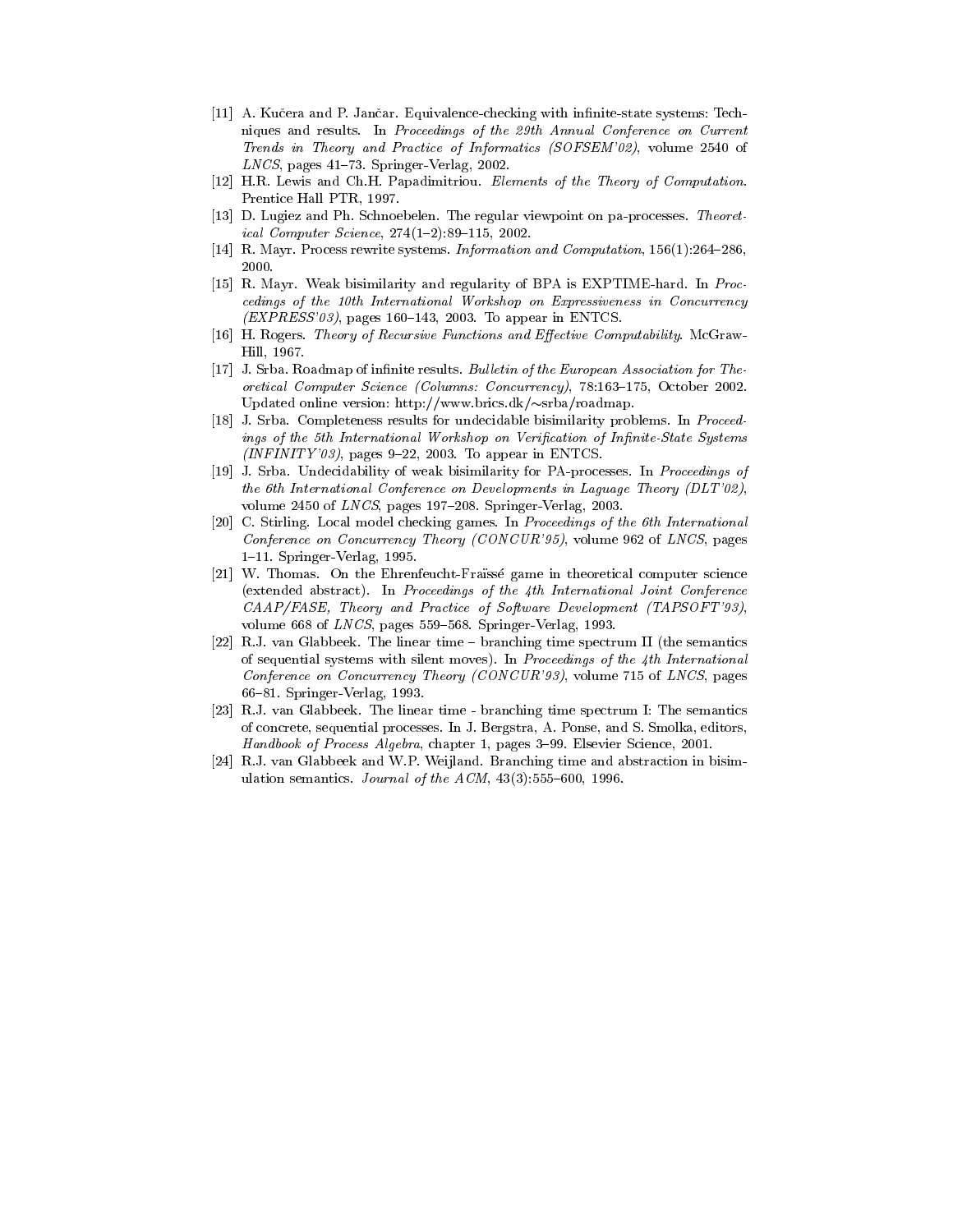# A Appendix

A nondeterministic Minsky machine  $R$  with two non-negative counters  $c_1$  and  $c_2$  is a finite sequence of *labelled instructions*  $R = (1 : I_1, 2 : I_2, \ldots, n : I_n)$ such that  $n \geq 1$  and every instruction  $I_i, 1 \leq i \leq n$ , is in one of the following three forms:

increment  $c_r := c_r + 1$ ; goto j test and decrement if  $c_r = 0$  then goto j else  $c_r := c_r - 1$ ; goto k nondeterm. branching goto  $(j \text{ or } k)$ 

where  $1 \le r \le 2$  and  $1 \le j, k \le n$ .

A construction of R is a triple (i; v2) 2 f1; v1; i; i; i; i; i; v1; i; v1; v2) 2 f1; i; t; i; i; i; i; i; i; i the label of the instruction to be executed, and  $v_1$  and  $v_2$  are the values of the counters  $c_1$  and  $c_2$ , respectively.

I ne following recurrence problem is  $\mathcal{Z}_1$ -complete [5].

Problem: Recurrence Problem for Minsky Counter Machines (rMCM) Instance: A nondeterministic Minsky machine R.

Question: Is there an infinite computation of  $R$  starting at the instruction label 1 with both counters zero such that the instruction  $I_1$  is executed infinitely often?

Theorem 3. Weak simulation preorder/equivalence on PDA, PA and PPDA is  $\mathcal{L}_1$  complete.

*Proof.* The membership of the problems in  $\mathcal{Z}_1^+$  was already discussed in the main text. We shall focus on showing  $\mathcal{L}_1^+$ -hardness of weak simulation preorder on PDA, PA and PPDA. By standard techniques weak simulation preorder can be then reduced to weak simulation: let  $P \longrightarrow P_1$  and  $P \longrightarrow P_2$ , then  $P_1 \sqsubseteq_s P_2$ if and only if  $P =_s P_2$ .

We start by reducing the rPCP problem to weak simulation preorder on PDA processes. We pay a special attention to the fact that this construction should be easily reusable in order to work also for PA. Finally, we establish  $\mathcal{Z}_{\bar{1}}$ -hardness of weak simulation preorder for PPDA by reduction from the rMCM problem.

Let us fix an  $(A, B)$ -instance of rPCP. We construct a PDA system  $\Delta$  and a pair of processes X.S (in fact only a BPA process) and  $pX'$  such that  $X.S\sqsubseteq_s pX'$ iff the  $(A, B)$ -instance has a solution. The aims of the players in the weak simulation game will be the same as in the case of weak bisimilarity (see Section 3). Without loss of generality we may assume that if an infinite solution of the  $(A, B)$ -instance exists then it starts with the index 1.

The system  $\Delta$  is provided in Table 1 (the rules  $V_i \stackrel{v_i}{\longrightarrow} \epsilon$  and  $p_2 U_i \stackrel{u_i}{\longrightarrow} p_2$  in fact represent several rewrite rules which enable to perform exactly the whole visible sequences  $v_i$  and  $u_i$  respectively; no  $\tau$ -rules are involved here and (.) denotes the reversal operation as before). The rules are divided into Attacker's rules (playing in the left process) and Defender's rules (playing in the right process); the state  $pU$  is called a *universal state*, which means that all actions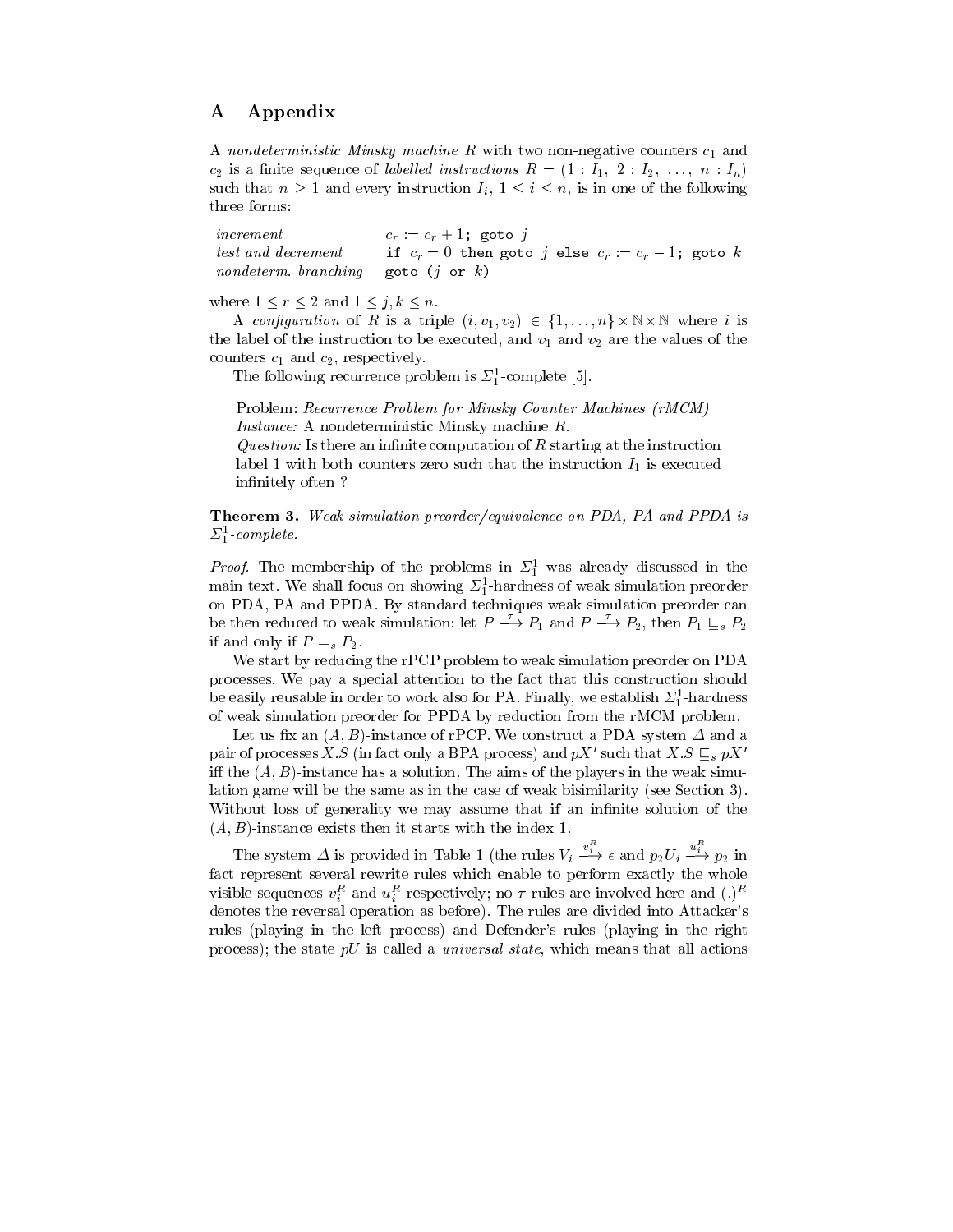| Attacker's rules                                                                                    | (BPA process)                                    |                                                               |
|-----------------------------------------------------------------------------------------------------|--------------------------------------------------|---------------------------------------------------------------|
| $X \xrightarrow{a} Y$                                                                               |                                                  |                                                               |
| $Y \stackrel{\iota_i}{\longrightarrow} X.V_i$                                                       |                                                  | for all i, $1 \leq i \leq n$                                  |
|                                                                                                     |                                                  |                                                               |
| $X \xrightarrow{b} Z$                                                                               |                                                  |                                                               |
| $Z \xrightarrow{c_1} \epsilon$                                                                      | $Z \xrightarrow{c_2} \epsilon$                   |                                                               |
|                                                                                                     |                                                  |                                                               |
| $S \stackrel{stop}{\longrightarrow} S$                                                              |                                                  |                                                               |
| $V_i \stackrel{\iota_i}{\longrightarrow} \epsilon$                                                  | $V_i \stackrel{v_i^R}{\longrightarrow} \epsilon$ | for all $i,\,1\leq i\leq n$                                   |
| Defender's rules                                                                                    | (PDA process)                                    |                                                               |
| $pX' \stackrel{a}{\longrightarrow} pY_i'$                                                           |                                                  | for all i, $2 \leq i \leq n$                                  |
| $pX' \stackrel{a}{\longrightarrow} pX_1'$                                                           |                                                  |                                                               |
| $pX'_1 \stackrel{\tau}{\longrightarrow} pX'_1X'$ $pX'_1 \stackrel{\tau}{\longrightarrow} pY'_1$     |                                                  |                                                               |
| $pY'_i \stackrel{\iota_i}{\longrightarrow} p$                                                       |                                                  | for all i, $1 \leq i \leq n$                                  |
| $pY_i' \stackrel{x}{\longrightarrow} pU$                                                            |                                                  | for all $x \in \mathcal{A}ct(\Delta) \setminus \{i_i, \tau\}$ |
|                                                                                                     |                                                  |                                                               |
| $pX' \stackrel{\tau}{\longrightarrow} pX_2'S$                                                       |                                                  |                                                               |
| $pX_2' \stackrel{\tau}{\longrightarrow} pX_2'U_i$                                                   |                                                  | for all $i, 1 \leq i \leq n$                                  |
| $pX_2' \stackrel{\tau}{\longrightarrow} pX_3'$<br>$pX_3' \stackrel{\tau}{\longrightarrow} pX_3'L_s$ |                                                  |                                                               |
|                                                                                                     |                                                  | for all $s \in \Sigma$                                        |
| $pX'_3 \stackrel{b}{\longrightarrow} p$                                                             |                                                  |                                                               |
| $p \xrightarrow{c_1} p_1$                                                                           | $p \xrightarrow{c_2} p_2$                        |                                                               |
| $p_1 \stackrel{s}{\longrightarrow} pU$                                                              |                                                  | for all $s \in \Sigma$                                        |
| $p_2 \xrightarrow{i_i} pU$                                                                          |                                                  | for all $i, 1 \leq i \leq n$                                  |
|                                                                                                     |                                                  |                                                               |
| $p_1S \stackrel{stop}{\longrightarrow} p_1S$                                                        | $p_2S \stackrel{stop}{\longrightarrow} p_2S$     |                                                               |
| $p_1U_i \stackrel{\iota_i}{\longrightarrow} p_1$                                                    | $p_2U_i \stackrel{u_i^R}{\longrightarrow} p_2$   |                                                               |
| $p_1L_s \stackrel{\tau}{\longrightarrow} p_1$                                                       | $p_2L_s \stackrel{s}{\longrightarrow} p_2$       | for all i, $1 \leq i \leq n$<br>for all $s \in \Sigma$        |
|                                                                                                     |                                                  |                                                               |
| $pU \stackrel{x}{\longrightarrow} pU$                                                               |                                                  | for all $x \in \mathcal{A}\mathit{ct}(\Delta)$                |
|                                                                                                     |                                                  |                                                               |

Table 1. Rewrite rules for weak simulation of PDA

from  $\mathcal{A}ct(\Delta) = \{a, b, c_1, c_2, stop, \tau\} \cup \{t_i \mid 1 \leq i \leq n\} \cup \{s \mid s \in \Sigma\}$  are forever enabled when starting in pU.

The simulation game starts from the processes  $X.S$  and  $pX'$ . Whenever Attacker's process starts with the process constant  $X$ , he can either perform the action  $b$  (this is discussed later on) or the action  $a$ . In case that he decides for the action  $a$  and moves to a process starting with  $Y$ , Defender can answer by moving to a state starting with  $p_{T_i}$ . In this move one process constant  $\Lambda$  is removed from the stack, apart from the case where Defender enters a state starting with  $pY'_{1}$  because by using the  $\tau$ -rules he can generate an arbitrary number of process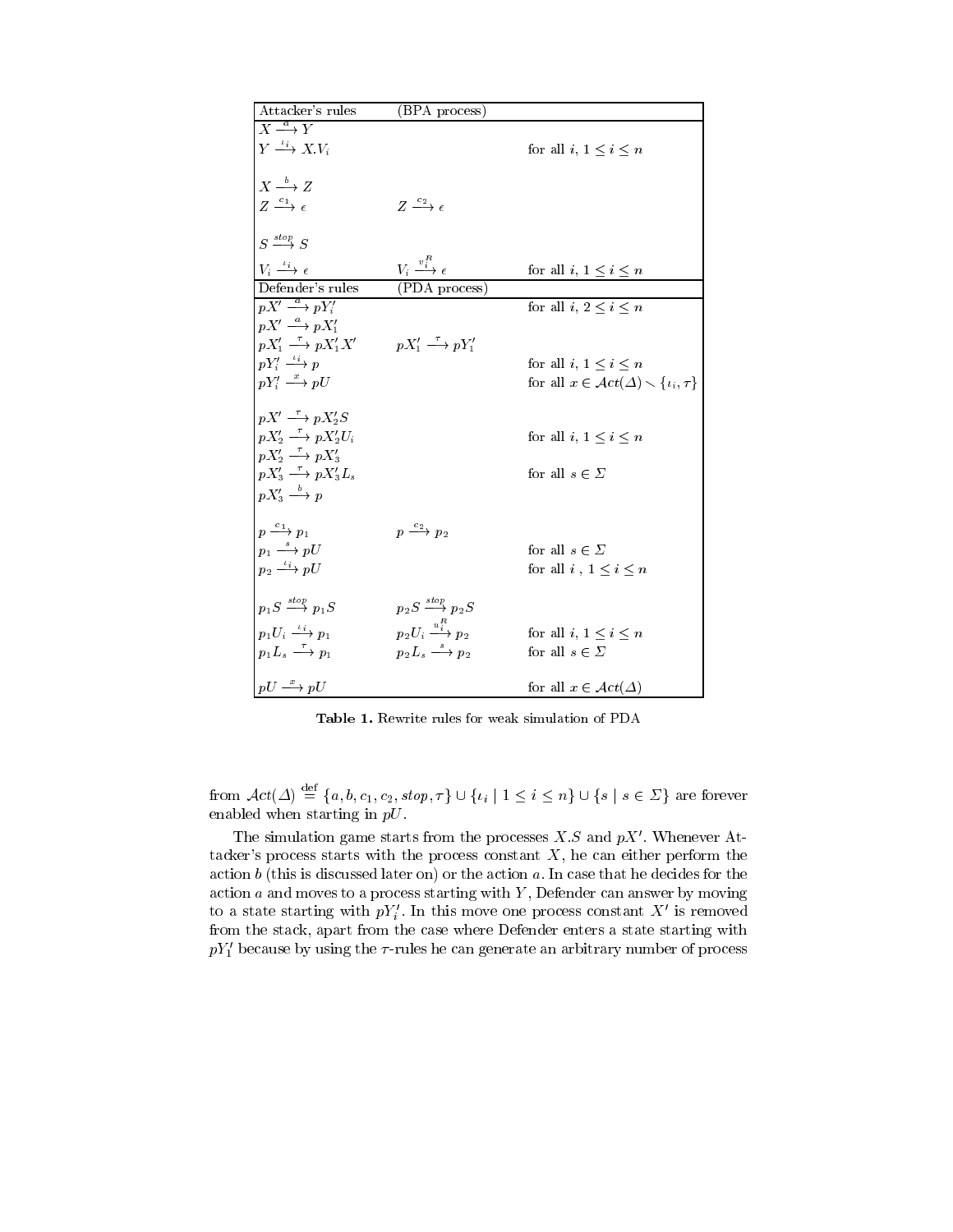constants  $X'$ . (This means that after finitely many rounds Defender is forced to reach a state starting with  $pY_1'$ , otherwise he removes all constants X' from the stack and loses.) Also note that Defender's answer to Attacker's first move under the action a cannot use the  $\tau$ -rule  $pX' \stackrel{\tau}{\longrightarrow} pX'_{2}S$  because no a-action can be performed after this choice.

So after the first round the players are in the states starting with Y and  $pY_i'$ . Attacker is now forced (DC) to play using the rule  $Y \longrightarrow X.V_i$  and Defender can answer only by  $pY_i' \stackrel{\iota_i}{\longrightarrow} p$ . This means that Defender forced Attacker to add the process constant  $V_i$  to Attacker's stack. Should Attacker play again the action a, the whole game repeats according to the schema above.

To sum up, Attacker can repeatedly invite Defender to select  $V_i$  for some i,  $1 \leq i \leq n$ , and Defender's selection is remembered on Attacker's stack. Moreover, frequently (i.e. after finitely many steps) Defender has to include the process constant  $V_1$ , which concludes the generation of one segment.

From a pair of processes starting with  $X$  and  $pX'$  Attacker can also perform a move according to the rule  $X \stackrel{b}{\longrightarrow} Z$  and enter the phase where he checks whether the (so far) generated partial solution is valid. In this case Defender answers by removing the content of the current stack by pushing the unnormed process constant  $S$  and continues by generating a sequence of process constants  $U_i$ , followed by a sequence of process constants  $L_s$ . Finally he performs the action b and the players continue from the processes  $Z.V_{i_m}.V_{i_{m-1}}.\cdots V_{i_1}.S$  and  $p\left\{u\in\mathbb{R}^d\mid u\in\mathbb{R}^d\mid\mathbb{R}^d\mid\mathbb{R}^d\right\}$  is the internal internal internal internal internal internal internal internal internal internal internal internal internal internal internal internal internal inter from this pair if and only if both processes can generate exactly the same sequence of indices and the same sequence of letters from  $\Sigma$ . In the next round Attacker performs the action (i)  $c_1$  or (ii)  $c_2$  in order to verify this property.

In case (i), after performing the action  $c_1$ , Attacker is forced to play only the actions corresponding to indices, otherwise Defender threatens (DC) to enter a universal state. None of the players may skip any  $\iota_i$  action and only after performing all of them, the action stop becomes enabled. Hence Defender wins in case (i) if and only if the processes represent the same sequence of indices.

In case (ii), after performing the action  $c_2$ , Attacker can only play the actions from  $\Sigma$ , otherwise Defender threatens (DC) to enter a universal state. Defender is responding by removing the process constants constants  $\rho$  then performs  $\rho$ the sequence of actions  $u_{j_{m'}} u_{j_{m'-1}} \cdots u_{j_1}$  and omly after performing all of them, the action stop becomes enabled. Defender wins in case (ii) if and only if the processes represent the same sequences over  $\Sigma$ , followed by the action stop.

This all together gives that if the rPCP instance has a solution, the game is either infinite or Attacker must (after a certain generated prefix of the infinite solution) perform the action  $b$  but then he loses anyway because Defender can make sure that it is a valid partial solution. On the other hand, if the rPCP instance has no solution, after finitely many rounds Defender cannot extend the so far generated partial solution any further and he loses in the checking phase later on. This proves the correctness of the reduction in case of PDA.

We shall now slightly modify the presented construction to show  $\mathcal{Z}_1$ -hardness of weak simulation also for PA.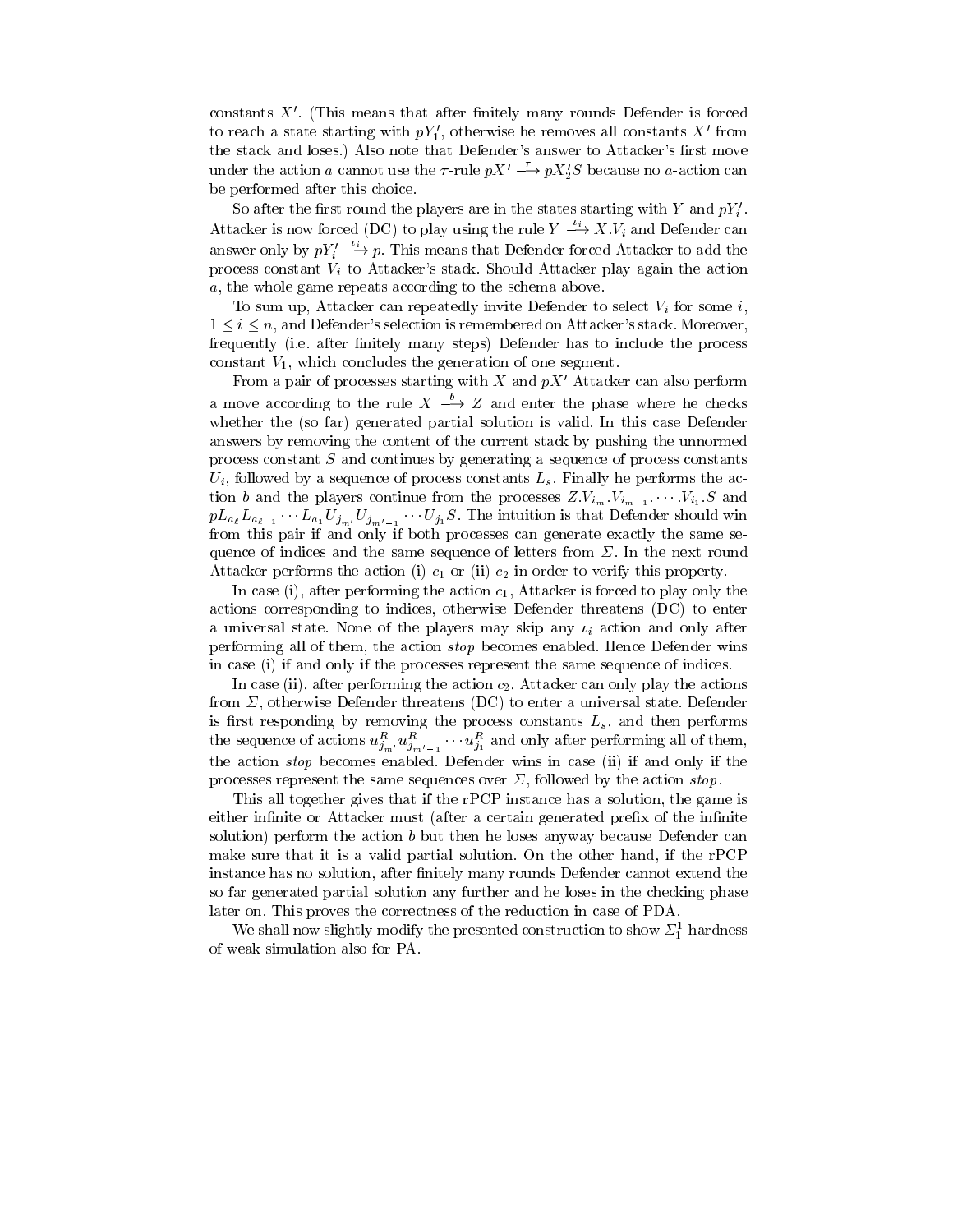Since Attacker's process uses no control states (it is a BPA process), no modification is needed here. Defender's process uses the control state  $p$  during the generation phase and later on in the checking phase two extra states  $p_1$  and  $p_2$  are used. We simply keep all the rules containing only the control state  $p$  and the rest of the rules is replaced by

| $C \stackrel{c_1}{\longrightarrow} C_1$            | $C \stackrel{c_2}{\longrightarrow} C_2$          |                              |  |
|----------------------------------------------------|--------------------------------------------------|------------------------------|--|
| $C_1 \stackrel{s}{\longrightarrow} U$              |                                                  | for all $s \in \Sigma$       |  |
| $C_2 \longrightarrow U$                            |                                                  | for all $i, 1 \leq i \leq n$ |  |
|                                                    |                                                  |                              |  |
| $S \stackrel{stop}{\longrightarrow} S$             |                                                  |                              |  |
| $U_i \stackrel{\iota_i}{\longrightarrow} \epsilon$ | $U_i \stackrel{u_i^R}{\longrightarrow} \epsilon$ | for all $i, 1 \leq i \leq n$ |  |
| $L_s \stackrel{\tau}{\longrightarrow} \epsilon$    | $L_s \stackrel{s}{\longrightarrow} \epsilon$     | for all $s \in \Sigma$ .     |  |

The weak simulation game now starts from the pair X and  $X^{\prime}||C$ . The parallel component C serves as a switch during the checking phase of the game and replaces the control states  $p_1$  and  $p_2$ . The correctness of such a modification is easy to verify.

We finish the proof of this theorem by showing that weak simulation preorder of PPDA is also  $\mathcal{Z}_1$ -complete. In this case we provide a reduction from the recurrence problem of nondeterministic Minsky counter machines (rMCM).

Given an instance R of rMCM we construct a PPDA system  $\Delta$  and a pair of processes p and  $p_1'$  such that the answer to the problem R is yes if and only if  $p \sqsubseteq_s p'_1$ .

Remark  $4$ . Let  $A$  be a process constant and  $i$  be a non-negative integer. We shall use the notation  $A^i$  for a parallel composition of i occurrences of A, i.e.,  $A^0 \stackrel{\text{def}}{=} \epsilon$ and  $A^{i+1} \stackrel{\text{def}}{=} A \mathbb{I} A^i$ .

The intuition is that a configuration  $(i, v_1, v_2)$  of R corresponds to a pair of PPDA processes  $p(C_1^{\perp} \| C_2^{\perp})$  and  $p_i(C_1^{\perp} \| C_2^{\perp} \| X^{\perp})$  where the values of counters are represented by the number of occurrences of  $C_1$  and  $C_2$ , and  $\ell$  (the number of occurrences of the process constant  $X$ ) represents the upper bound on the number of computational steps before the first instruction is executed. Attacker is playing in the process  $p(C_1^+ \| C_2^+ )$  and he stores only the information about the current counter values. Defender answers in the process  $p_i'(C_1^{v_1} \| C_2^{v_2} \| X^{\ell});$ apart from the values stored in the counters he also remembers the label  $i$  of the instruction to be executed.

In the rules from Table 2 the indices i and r range over the sets  $\{1,\ldots,n\}$ and  $\{1, 2\}$ , respectively. The state sU is the universal state, which means that all actions from  $\mathcal{A}ct(\Delta) \stackrel{\text{def}}{=} \{a, b, inc_1, inc_2, dec_1, dec_2, z_1, z_2, \tau\}$  are constantly enabled in sU.

The game starts from the states p and  $p_1'$ . During the game the players are simultaneously either in the control states  $p$  and  $p_i$ , or  $q$  and  $\,q_i$ -like states, and the numbers of occurrences of  $C_1$  and  $C_2$  on both sides are equal.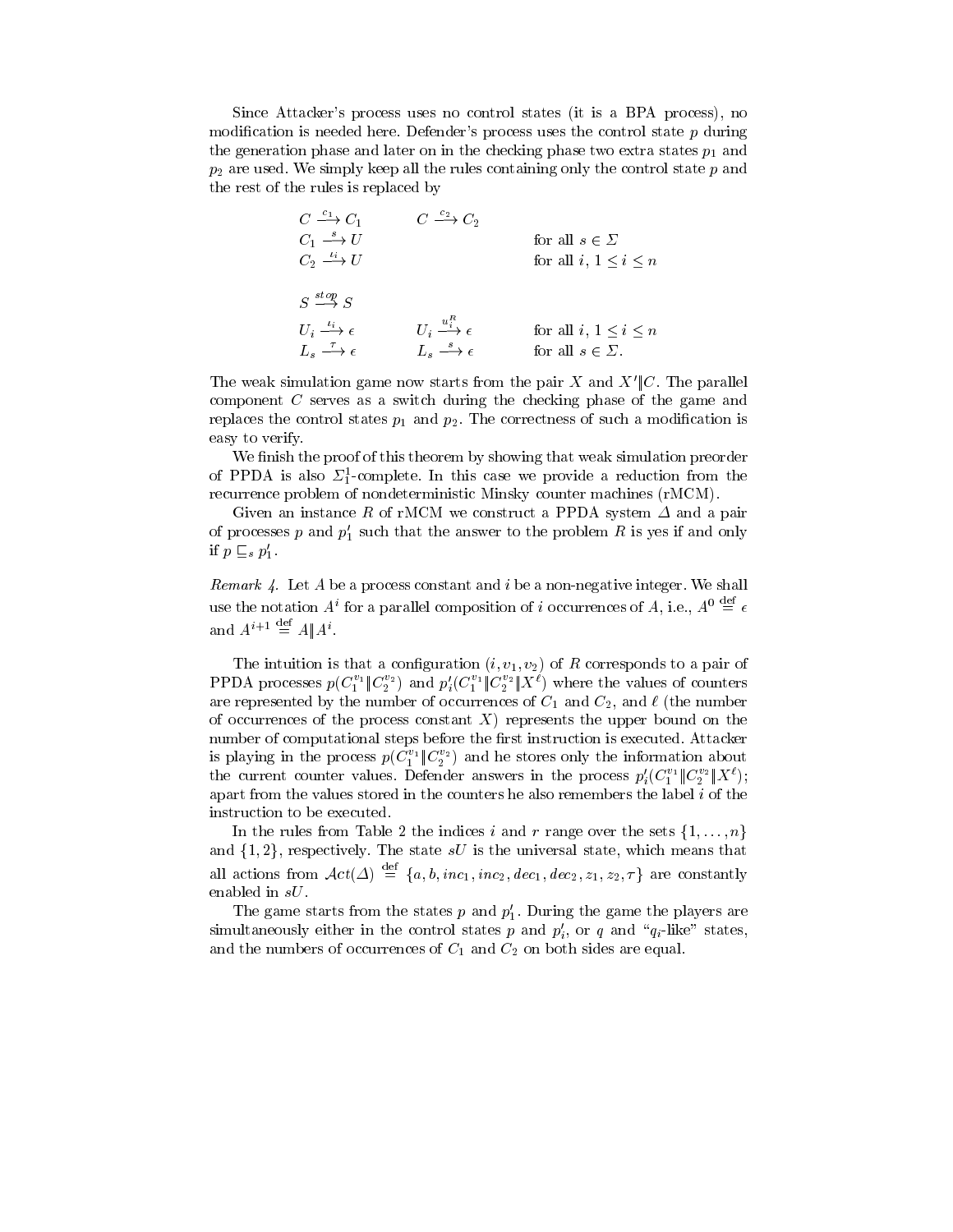| Attacker's rules                                         |                                                                                                                                                                                                                                    |
|----------------------------------------------------------|------------------------------------------------------------------------------------------------------------------------------------------------------------------------------------------------------------------------------------|
| $p \stackrel{a}{\longrightarrow} q$                      |                                                                                                                                                                                                                                    |
| $q \stackrel{inc_r}{\longrightarrow} pC_r$               |                                                                                                                                                                                                                                    |
| $qC_r \stackrel{dec}{\longrightarrow} p$                 |                                                                                                                                                                                                                                    |
| $q \xrightarrow{b} p$                                    |                                                                                                                                                                                                                                    |
| $qC_r \xrightarrow{z_r} qC_r$                            |                                                                                                                                                                                                                                    |
| Defender's rules                                         |                                                                                                                                                                                                                                    |
| $p_i' X \stackrel{a}{\longrightarrow} q_i^{inc}r$        | if $I_i \equiv c_r := c_r + 1$ ; goto j                                                                                                                                                                                            |
|                                                          | $p'_i X \xrightarrow{\tau} q^{zero}_{j}$ if $I_i \equiv$ if $c_r = 0$ then goto j else $c_r := c_r - 1$ ; goto k<br>$p'_i X \xrightarrow{\tau} p_k^{decp}$ if $I_i \equiv$ if $c_r = 0$ then goto j else $c_r := c_r - 1$ ; goto k |
|                                                          |                                                                                                                                                                                                                                    |
| $p_{\iota}^{dec}C_r \xrightarrow{a} q_{\iota}^{dec}r$    |                                                                                                                                                                                                                                    |
| $p'_i X \stackrel{a}{\longrightarrow} q'_i$              | if $I_i \equiv$ goto (j or k)                                                                                                                                                                                                      |
| $p'_i X \stackrel{a}{\longrightarrow} q'_k$              | if $I_i \equiv$ goto (j or k)                                                                                                                                                                                                      |
| $q'_i \stackrel{b}{\longrightarrow} p'_i$                |                                                                                                                                                                                                                                    |
| $q'_i \stackrel{x}{\longrightarrow} sU$                  | for all $x \in \mathcal{A}ct(\Delta) \setminus \{b, \tau\}$                                                                                                                                                                        |
| $q_i^{inc_r} \stackrel{inc_r}{\longrightarrow} p'_i C_r$ |                                                                                                                                                                                                                                    |
| $q_i^{\mathit{inc}_r} \overset{x}{\longrightarrow} sU$   | for all $x \in \mathcal{A}ct(\Delta) \setminus \{inc_r, \tau\}$                                                                                                                                                                    |
| $q_i^{dec} \stackrel{dec}{\longrightarrow} p_i'$         |                                                                                                                                                                                                                                    |
| $q_i^{dec} \longrightarrow sU$                           | for all $x \in \mathcal{A}ct(\Delta) \setminus \{dec_r, \tau\}$                                                                                                                                                                    |
| $q_i^{zero} \rightarrow p_i'$                            |                                                                                                                                                                                                                                    |
| $q_i^{zero_r} \xrightarrow{x} sU$                        | for all $x \in \mathcal{A}ct(\Delta) \setminus \{b, z_r, \tau\}$                                                                                                                                                                   |
|                                                          |                                                                                                                                                                                                                                    |
| $p'_1 \stackrel{\tau}{\longrightarrow} p'_1 X$           |                                                                                                                                                                                                                                    |
| $sU \stackrel{x}{\longrightarrow} sU$                    | for all $x \in \mathcal{A}ct(\Delta)$                                                                                                                                                                                              |

Table 2. Rewrite rules for weak simulation of PPDA

Let us assume a simulation game starting from a general pair  $p(C_1^+ | C_2^-)$ and  $p_i(C_1^+ \| C_2^+ \| A^c)$  where  $v_1, v_2$  and  $\ell$  are non-negative integers.

Attacker can only start by playing according to the rule  $p \rightarrow q$ . Should  $\ell = 0$  and  $i \neq 1$ , Defender immediately loses. If  $i = 1$ , Defender can answer by  $\Rightarrow$ : first using the  $\tau$ -moves he can generate an arbitrary large number of the process constants  $X$  (as parallel components), followed by the execution of an appropriate rule under the visible action  $a$ . On the other hand, whenever Defender plays the action a from a process in control state  $p'_i$  where  $2 \leq i \leq n$ , the number of occurrences of  $X$  is decreased by one. This ensures that Defender must repeatedly visit the control state  $p_1'$ , otherwise he loses.

Let us so analyze the weak simulation game starting from the pair  $p(C_1^+ | C_2^+ )$ and  $p_i(C_1^* \| C_2^* \| \Lambda^*)$  such that  $\ell$  is a positive integer and  $i \in \{2, 3, \ldots, n\}$ . In the first round, Attacker has only one possible move, namely  $p(C_1^{\nu_1} \| C_2^{\nu_2}) \longrightarrow$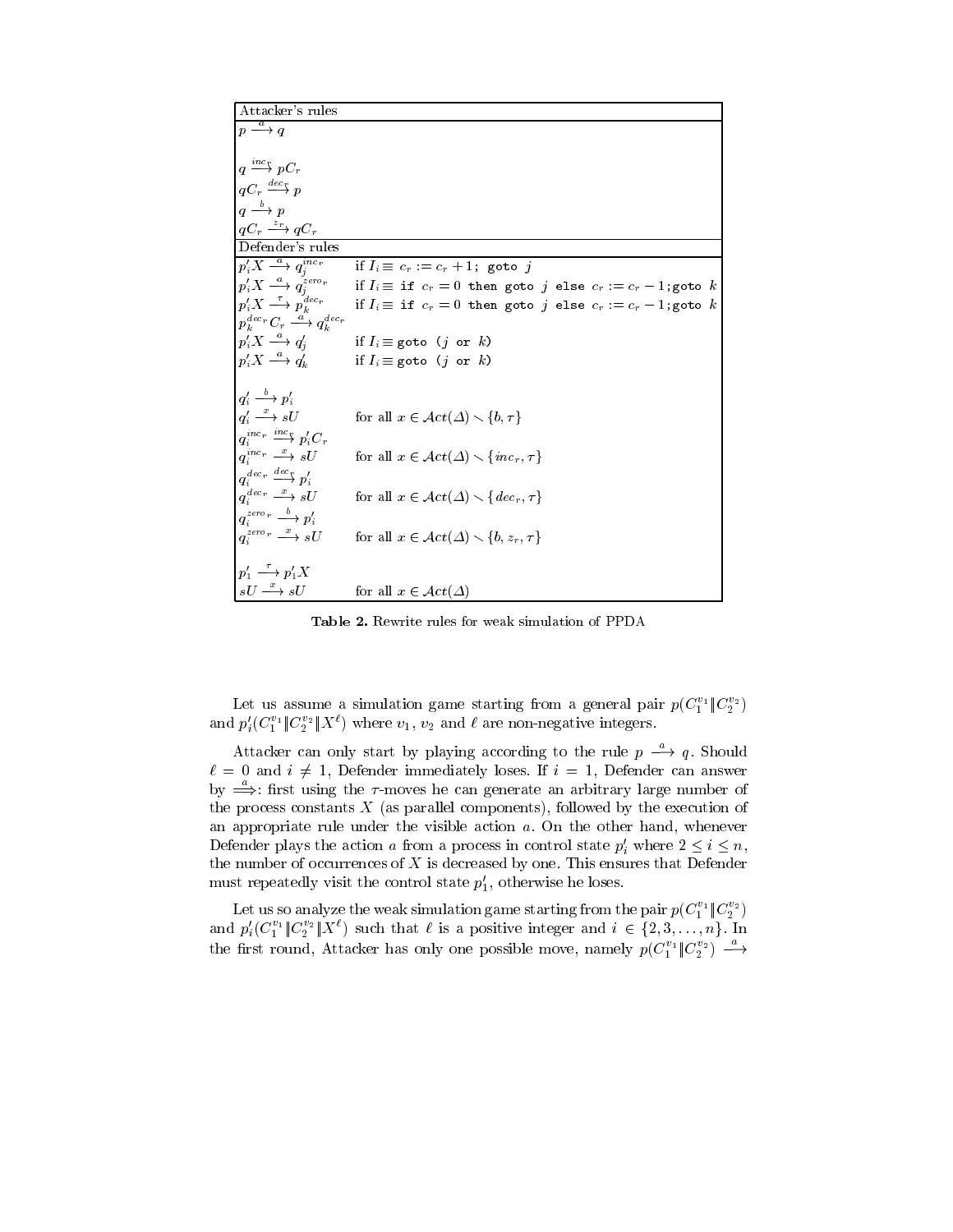$q(C_1^{\pm 1}|C_2^{\pm})$  to which Defender can answer according to the type of the instruction  $I_{i}$ .

- $I_i = I_i \equiv c_r := c_r + 1;$  goto  $j$  then Defender has to play  $p_i(C_1^{v_1} \| C_2^{v_2} \| X^\ell) \stackrel{a}{\longrightarrow}$  $q_j$  (C<sub>1</sub>  $\|C_2^2\|X^{(j)}\|$ ). In the second round starting from  $q(C_1^+ \|C_2^2)$ and  $q_i^{m-r} (C_1^{\text{-}1} \| C_2^{\text{-}} \| X^{\text{-}1})$  Attacker is forced (DC) to play the move  $q(C_1^{c_1} \| C_2^{c_2}) \longrightarrow p(C_r^{v_r+1} \| C_{3-r}^{c_{3-r}})$ , otherwise Defender threatens to enter the universal state sU. Defender can answer only by  $q_i^{succ}(C_1^{r_1} \| C_2^{r_2} \| X^{r-1}) \longrightarrow$  $p'_{j}(C_{r}^{v_{r+1}} \| C_{3-r}^{s-r} \| X^{t-1}).$ 
	- $\mathbf{I} = \mathbf{I} \mathbf{I} = \mathbf{I} \mathbf{I}$  , we see the cross cross cross cross contracts the  $\mathbf{I}$ has two possibilities:
		- If it is the case that  $v_r \geq 1$  then Defender can play  $p_i'(C_1^{\nu_1} \| C_2^{\nu_2} \| X^{\nu}) \Longrightarrow$  $q_k^{user}(C_r^{ver-1} \| C_{3-r}^{-1} \| X^{i-1}).$  In the next round Attacker is forced (DC) to play  $q(C_1^{\nu_1} \| C_2^{\nu_2}) \longrightarrow p(C_r^{\nu_r-1} \| C_{3-r}^{\nu_{3-r}})$  and Defender can only answer by the move  $q_k^{u \text{cc} r} (C_r^{v_r-1} \| C_{3-r}^{s-r} \| X^{t-1}) \longrightarrow p'_k (C_r^{v_r-1} \| C_{3-r}^{s-r} \| X^{t-1}).$ Another possibility for Defender in the possibility for Defender in the still assuming (while still assuming  $\mathbf{A}$ that  $v_r \ge 1$ ) is to answer by  $p_i'(C_1^{v_1} \| C_2^{v_2} \| X^v) \longrightarrow q_i^{z_{c}} C_1^{v_1} \| C_2^{v_2} \| X^{v-1}$ . This does not correspond to a faithful simulation of the Minsky machine R and Attacker can punish such a move by playing  $q(C_1^{1} \| C_2^{2}) \longrightarrow$  $q(C_1^{\pm}\|C_2^{\pm})$  to which Defender has no answer.
		- is  $p_i'(C_1^{v_1} \| C_2^{v_2} \| X^{\ell}) \longrightarrow q_i^{zero} (C_1^{v_1} \| C_2^{v_2} \| X^{\ell-1})$ . In the next round Attacker is forced  $(DC)$  to take the action b, Defender has only one answer to this move and hence the players necessarily continue from the pair  $p(U_1 \cap U_2)$  and  $p_i(U_1 \cap U_2 \cap X_1)$ .
	- ${\rm I}$  If  $I_i\equiv$  goto (j or k) then Defender can choose either  $p_i'(C_1^* \| C_2^* \| X^c) \longrightarrow$  $q_i'(C_1^{\epsilon_1} \| C_2^{\epsilon_2} \| X^{\epsilon-1})$  or  $p_i'(C_1^{\epsilon_1} \| C_2^{\epsilon_2} \| X^{\epsilon}) \longrightarrow q_k'(C_1^{\epsilon_1} \| C_2^{\epsilon_2} \| X^{\epsilon-1})$ . In the next round Attacker is forced (DC) to play  $q(C_1^{v_1} \| C_2^{v_2}) \longrightarrow p(C_1^{v_1} \| C_2^{v_2})$  and Defender answers either by playing  $q_i'(C_1^* \| C_2^{\circ 2} \| X^{i-1}) \longrightarrow p_i'(C_1^* \| C_2^{\circ 2} \| X^{i-1})$ or by  $q'_k(C_1^{c_1} \| C_2^{c_2} \| X^{t-1}) \longrightarrow p'_k(C_1^{c_1} \| C_2^{c_2} \| X^{t-1})$ . Hence Defender decided whether the game continues from the label  $j$  or  $k$ .

The situation is completely similar when the game starts from  $p(C_1^+ \| C_2^+)$  and  $p_1(C_1^\text{-} \| C_2^\text{-} \| \Lambda^\text{-} )$  for a non-negative integer  $\ell,$  apart from the fact that Defender can add an arbitrary large number of process constants  $X$  in the first round.

To sum up, the players can force one another to faithfully simulate one particular computation of the Minsky machine  $R$  and Defender decides all the nondeterministic choices. Because of the process constant  $X$ , Defender is forced during every infinite game to reach the control state  $p_1'$  infinitely often, otherwise he loses.

It is now easy to see that the Minsky machine  $R$  has an infinite computation where the first instruction is executed infinitely many times if and only if Defender has a winning strategy in the weak simulation game from p and  $p'_1$ .  $\Box$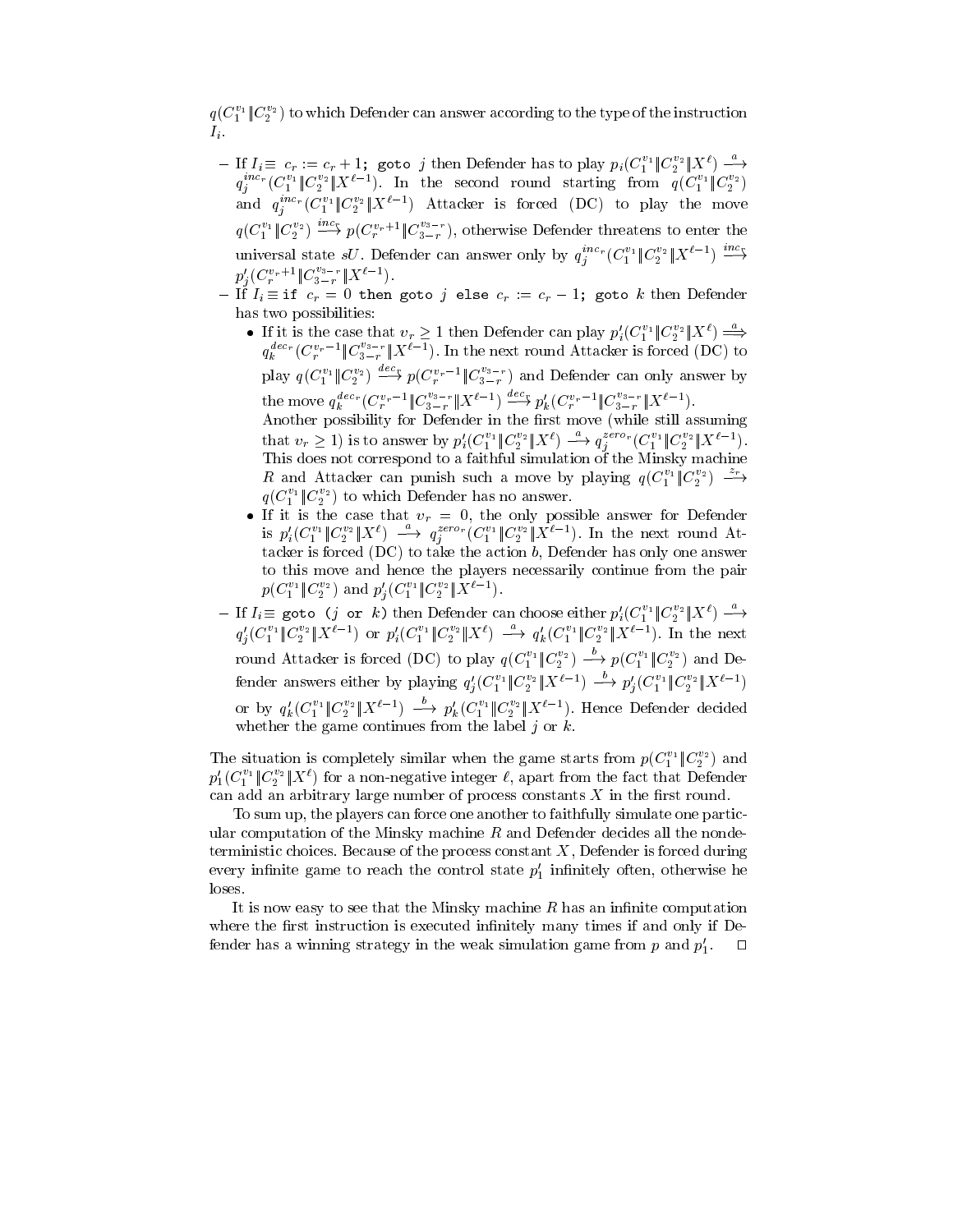### **Theorem 4.** Weak  $\omega$ -trace preorder/equivalence on BPP is  $\pi_1^2$ -hard.

*Proof.* It is enough to show the result for  $\omega$ -trace preorder. This immediately implies the hardness also for the equivalence as discussed before.

The idea is to start from an instance  $R$  of rMCM (recurrent Minsky counter machine), and to construct two BPP processes  $\alpha$  and  $\beta$  such that if there is an infinite computation of R (starting with zeros in the counters  $c_1$  and  $c_2$ ) which uses the instruction 1 infinitely often then  $\alpha$  has an  $\omega$ -trace (corresponding to that computation) which  $\beta$  does not have; otherwise all  $\omega$ -traces (as well as finite traces) of  $\alpha$  are contained in the  $(\omega$ -)trace set of  $\beta$ .

Hirshfeld [6] describes in detail, given a deterministic Minsky machine  $R'$ , how to construct BPP-processes  $\alpha$  and  $\beta$  (which model R' in a sense). Process  $\alpha$  has a (corresponding) trace for each prefix of the (correct) computation of R' and also some other ('incorrect') traces; if the computation halts,  $\alpha$  can finish the corresponding trace with a special 'halting' action. Process  $\beta$  has also such a corresponding trace for each prefix of the (correct) computation (but without the halting action), and  $all$  'incorrect' traces.

In fact, the construction can be directly applied also to our nondeterministic machine  $R$  (omitting the mentioned halting action). We just add the following modification into the construction: we model a third counter  $c_3$  in  $\beta$ , which can be in the beginning set to any (finite) number by a sequence of  $\tau$ -moves. We also arrange that after every execution of the instruction 1 the counter  $c_3$  is necessarily decreased by one. This can be done by a special action which (the appropriate derivative of)  $\alpha$  can perform in the relevant moment.

So if R has an infinite computation performing instruction 1 infinitely often then the corresponding  $\omega$ -trace is performable from  $\alpha$  but not from  $\beta$ . If there is no such computation, then each  $(\omega$ -)trace of  $\alpha$  is either incorrect (i.e., has a prefix with an 'error') – and so it is also performable from  $\beta$  (via the universal state) – or it is correct but contains the instruction 1 only finitely many times – and so it is performable from  $\beta$  as well.  $\Box$ 

**Theorem 5.** Weak  $\omega$ -trace preorder/equivalence on BPA is  $\Pi_1^{\perp}$ -hard.

Proof. We shall adapt a classical idea from language theory used in showing the undecidability of the universality problem for context-free grammars (as can be found, e.g., in [12]).

Let  $\mathcal{A}ct \stackrel{\text{def}}{=} {\{\rightarrow, \leftarrow, a, b, 0, 1, \#, \tau\}}$ . One process in our preorder/equivalence checking will be the 'universal' one-state process  $U$ :

$$
U \stackrel{x}{\longrightarrow} U
$$
 for all  $x \in \mathcal{A}ct$ .

Given now a nondeterministic Turing machine with alphabet  $\{a, b\}$ , the initial state denoted 0 and additional  $\kappa$  control states denoted 1,11,111,...,1", each configuration C can be naturally represented as a word  $u0v$  or  $u1^iv$  where  $u, v \in$  ${a, b}^*$  and  $1 \le i \le k$ . Each (infinite) computation can be then described as a sequence  $\# \to C_1\# \leftarrow (C_2) \# \to C_3\# \leftarrow (C_4)$ ... or connigurations where every even configuration is written in the reverse order; the arrow preceding a configuration indicates if this is odd or even.